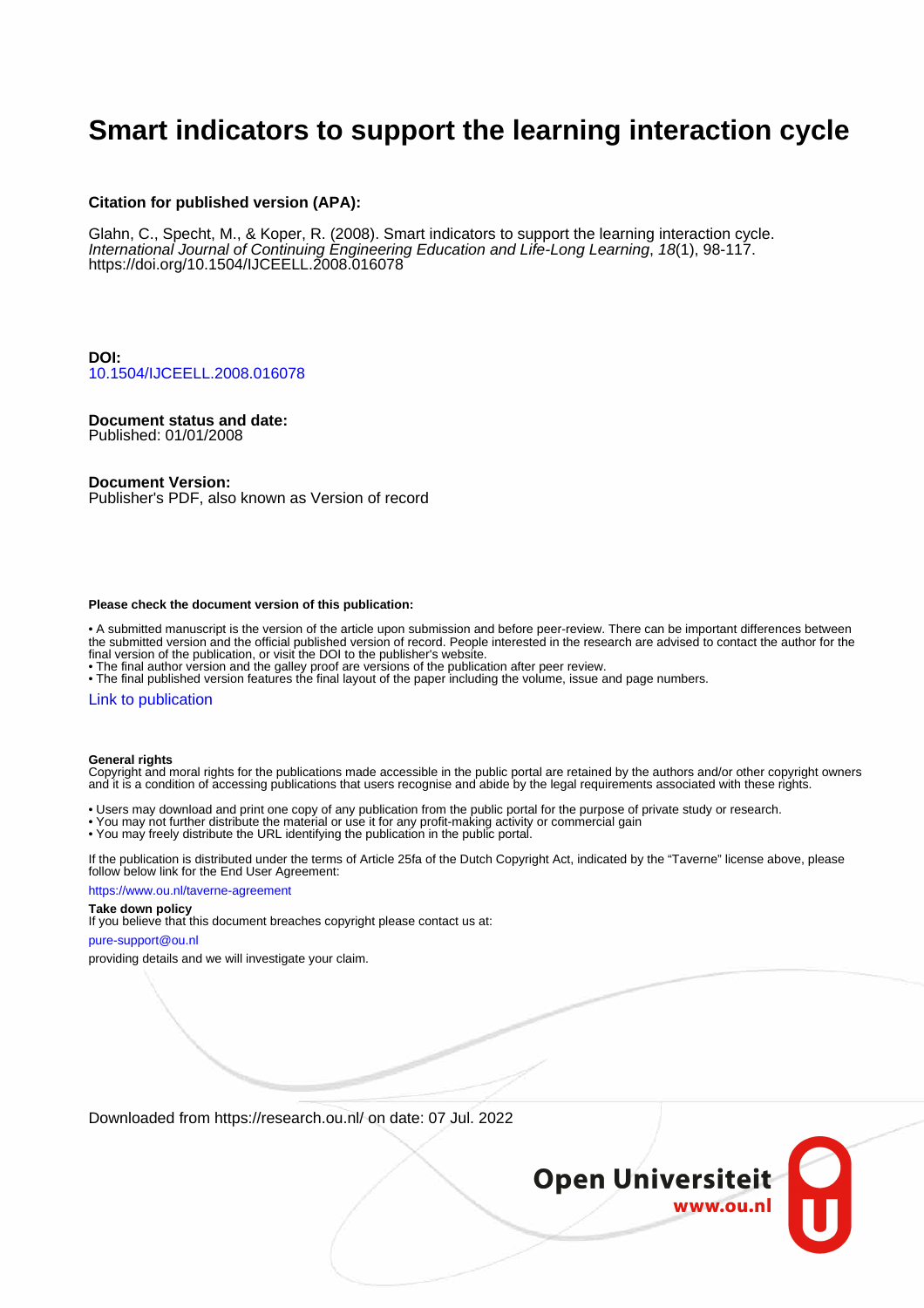# **Smart Indicators to Support the Learning Interaction Cycle**

# Christian Glahn\*, Marcus Specht, and Rob Koper

Educational Technology Expertise Centre, Open University of the Netherlands, Valkenburger Weg 177, 6411AT Heerlen, The Netherlands E-mail: christian.glahn@ou.nl E-mail: marcus.specht@ou.nl E-mail: rob.koper@ou.nl \*Corresponding author

**Abstract:** This paper focuses on the relevant information for collecting and presenting contextual information, its effects and impact on the learning interaction cycle, and mechanisms of controlling it. The core principle of the learning interaction cycle is the interaction of learners with their learning environment. Previous research highlights that such interaction is important for the experience and progress of learners. However, we identified a conceptual gap between the learner actions within a learning environment and the responses that are provided to the learners. To bridge this gap we adopted a layered model of context-aware systems that meets the requirements for supportive responses. The model has four layers and describes the information processing of interaction footprints of learners in a learning environment: The sensor layer, the semantic layer, the control layer, and the indicator layer. We applied this model to analyse the results as they were reported in the literature.

**Keywords:** learner support; interactive systems; learner monitoring; information visualisation; adaptive systems.

**Reference** to this paper should be made as follows: Glahn, C., Specht, M., and Koper, R. (2007) 'Smart indicators to support the learning interaction cycle', *Int. J. Cont. Engineering Education and Lifelong Learning*, Vol. #, No. #, pp #.

**Biographical notes:** Christian Glahn is a PhD student at the Open University of the Netherlands. He studied educational- and computer-science at the Freie Universität Berlin and the University of Innsbruck, where he obtained his masters degree in media education in 2002. His research interests are smart and adaptive learning systems, web technologies, and their application in nonformal and informal learning. He contributes to open source software development and supports the technological enhancement and quality assurance of the online services within the Partnership Programme on Youth of the European Commission and the Council of Europe.

Dr. Marcus Specht is an Associated Professor at Open University of the Netherlands. He received his Diploma in Psychology in 1995 and a Dissertation from the University of Trier in 1998 on adaptive learning technology. His main research interests are adaptive learning and training systems, knowledge management, contextualised computing, and intelligent interfaces. He coordinated the technical development of a highly scalable e-Learning platform for design and architecture in the European WINDS project and was involved in the LISTEN project on audio augmented environments. Currently he is the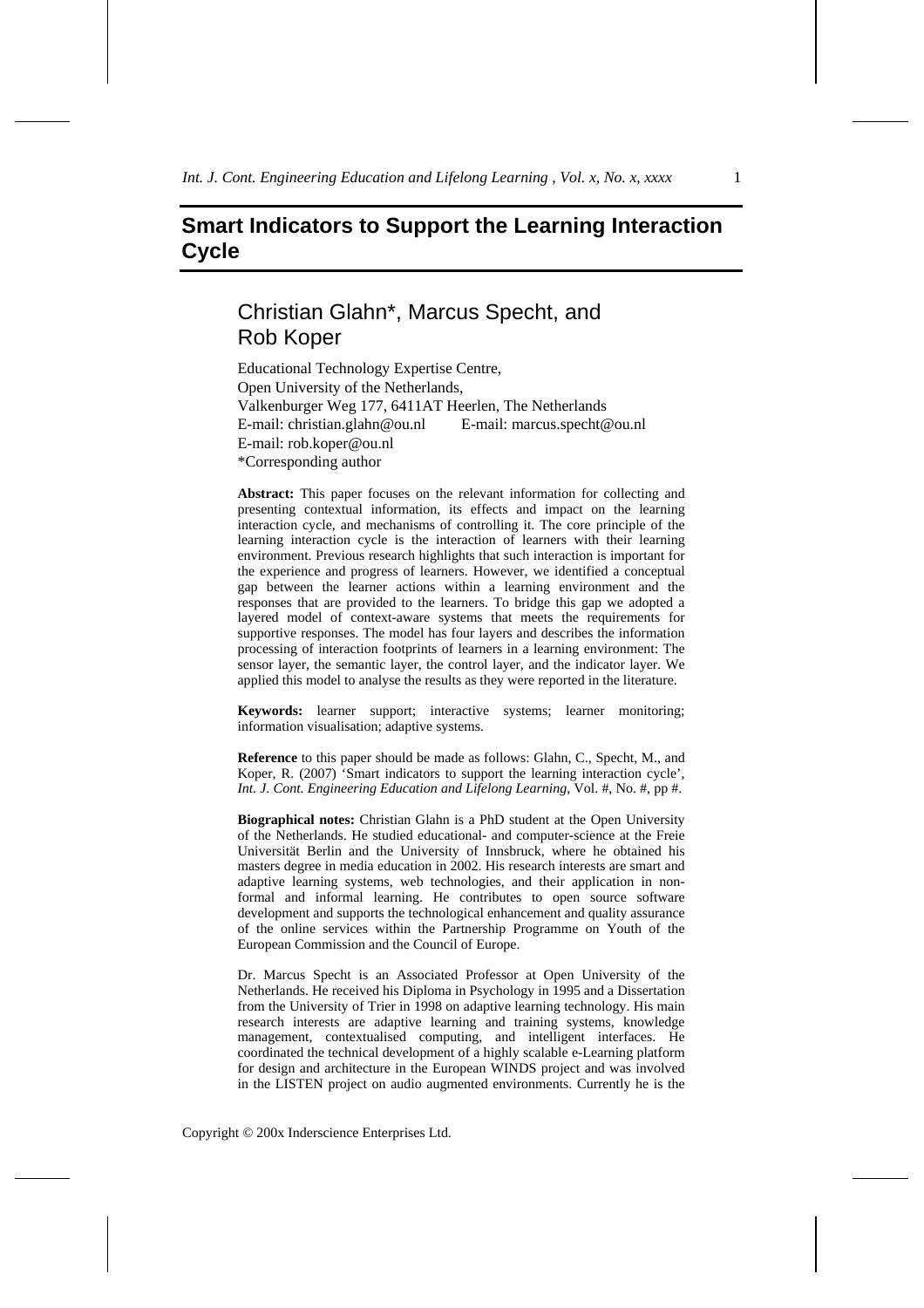coordinator of the European project RAFT on field trip support for mobile collaboration and the work package coordinator for personalised learning tools in the European Network of excellence PROLEARN.

Prof. Dr. Rob Koper holds a PhD in educational technology from the Open University of the Netherlands. Since 1998 he has been a full professor in educational technology, specifically in e-learning technologies. As director of RTD into learning technologies he was, among other things, responsible for the development of Educational Modelling Language (the predecessor of IMS Learning Design). He led the OUNL's contribution to the IMS LD specification activities. His research focuses on self-organised distributed learning networks for lifelong learning, including RTD into software agents, educational semantic web, interoperability specifications and standards.

# **Introduction**

Indicators are mechanisms to provide *simplified information* that are valuable to a task. With some background knowledge we can understand the meaning of an indicator without the need of knowing about the details of the underlying process or mechanism. For instance, the fuel needle of a car is an indicator. Whoever is familiar with driving cars knows that the fuel needle indicates how much fuel is left in the tank and that it is useful to check it regularly, if one wants to keep driving instead of walking. We understand that it is necessary to find a filling station if the fuel needle points towards the lower end of the scale. However, to make the appropriate decision it is not necessary to know the size of the fuel tank, the exact amount of fuel that is left in it, or about the fuel consumption of the motor. Some cars switch on an additional light, if the fuel level falls below a critical level. Such indicators focus our attention on important facts that we would miss or ignore otherwise. The telephone bell is another example for such indicators: It indicates that someone is calling on the phone. Without it we would not be aware of the incoming call, unless we were checking the telephone line actively. This leads to another characteristic of indicators: They help us focus on relevant information when it is required, while we do not have to bother about it most of the time.

This article is a review on current approaches of using indicators to support the learning interaction cycle. The learning interaction cycle addresses the interaction between a learner and a learning environment as the core of the learning process. Providing contextual information via indicators has been proven as important to support the learning process. Contextual information stimulates the learners' engagement in and commitment to the learning process (Beenen et al., 2004; Ling et al., 2005; Rashid et al., 2006); helps to raise awareness of and stimulates reflection about acquired competences (Kreijns, 2004; Kreijns & Kirschner, 2002); and support thoughtful behaviour in navigation and on learning paths (Van Nimwegen, Van Oostendorp, Burgos, & Koper, 2006). We analyse different approaches of using indicators to support the learning interaction cycle.

This paper focuses on the relevant information for collecting and presenting contextual information, its effects and impact on the learning interaction cycle, and mechanisms of controlling it. In other words, we analyse variables and concepts that make indicators on the learning process 'smart'. The objective is to enrich learning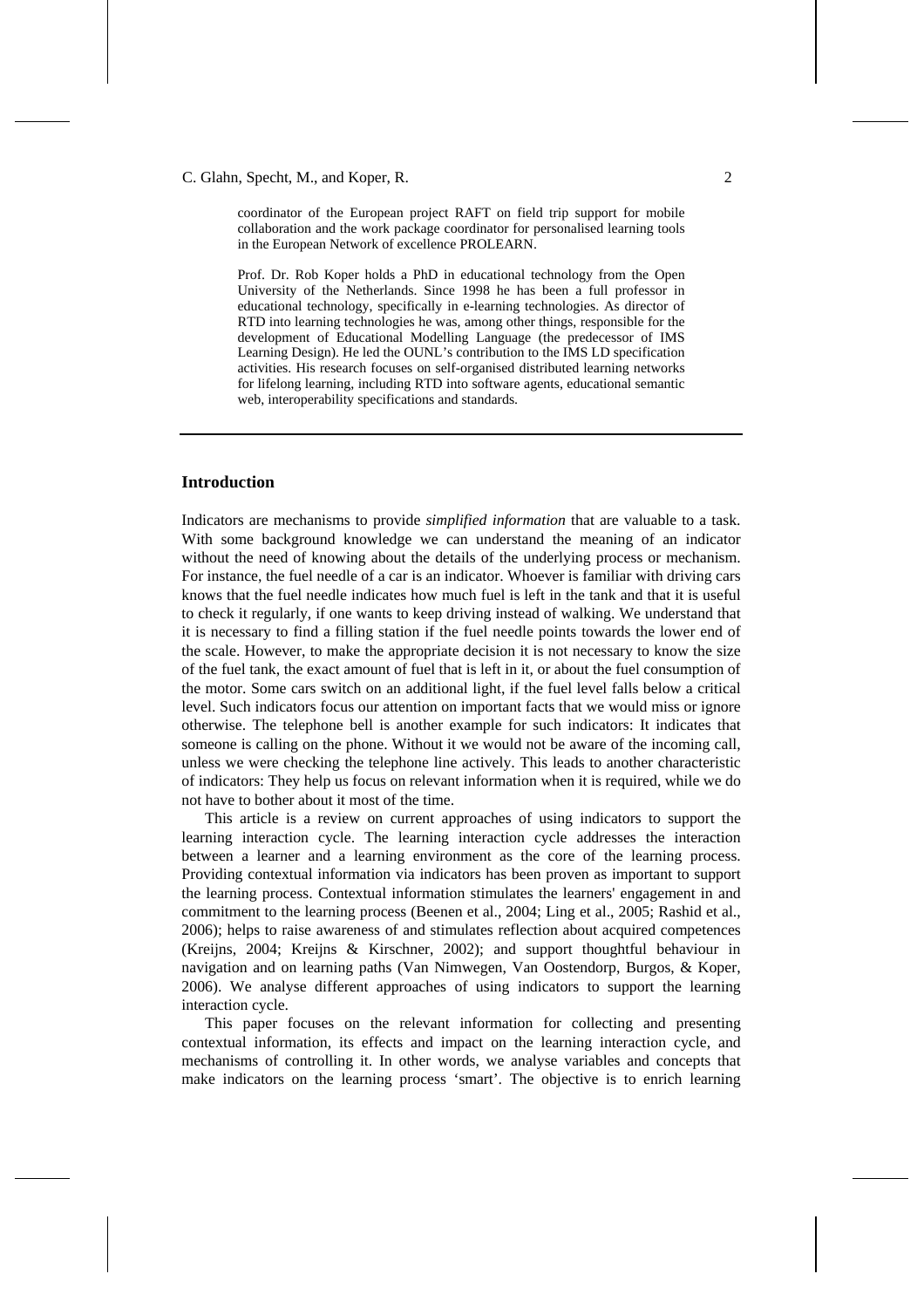experiences in informal and non-formal learning environments, such as on-line communities of practice. Indicators of contextual information show effects and progress of the ongoing learning process where it otherwise would be hidden to the learner.

In the next section we illustrate the problems and the underlying concepts with a hypothetical scenario for an application of context-aware indicators. Based on this scenario we elaborate our view on the learning interaction cycle by developing a layered model for smart indicators. This model is based and validated on educational requirements. Later we use it to analyse the existing research, in which we focus on the approaches of collecting data from the learners, as well as aggregating and indicating information back to them. Before we conclude we investigate the effects of indicators for the learning process as they have been reported in the literature and derive some questions for further research from these results.

## **The hypothetical scenario of Tim, the accountant**

For the last eight years Tim is working as an accountant in a small company specialised in the production of medical instruments. He considers his job as boring, but since Tim and his wife have bought a small house he depends on his job.

Recently, a new ERP system has been installed by his company and Tim has received an introductory seminar to the new environment. Unfortunately, he has no fellow colleagues to exchange and discuss about the new system, but he feels that he could do a better job if he would have a better understanding of how to use the different modules, components and interfaces of the new software. After hours of browsing the web searching for information, he subscribed to an on-line community in which problems, news and best practices about the ERP system are presented and discussed.

As Tim logs in the first time he recognises that the community portal provides an 'activity' widget. The widget displays the number of pages and forum postings Tim has accessed while he is clicking through the community's web-site. The widget shows a bar chart, in which a coloured bar grows a bit with each link that Tim follows. Tim receives more detailed information about his activity when he clicks on the widget, such as history of pages he has visited.

At his fifth visit to the community portal, Tim receives a message that he now has passed the starter phase and asks Tim if he likes the widget to display his activity level in relation to the rest of the community. Tim likes this idea and activates the new function.

The new widget has three components: First it shows the number of actions Tim has performed today at the community portal. These actions include downloads of documents, reading of postings at the community's discussion forum and contributions to forums and Wiki pages. Second, it indicates the average number of actions that were performed today. Third, it shows Tim's average number of actions that he has performed during the visits of the last four weeks. Now Tim can see that he is accessing more information than the average community member.

An additional bar chart appears in the widget after some time. This second bar chart has the label 'effort'. It has a similar set up like the one Tim is already familiar with. The chart shows the relation of the time Tim spends reading information and the size of that information. Like the first bar-chart, it has also two additional markers: One shows the same value for the community, the other one displays the value for the last four weeks.

When Tim investigates the two charts he sees that his activity level is quite high, but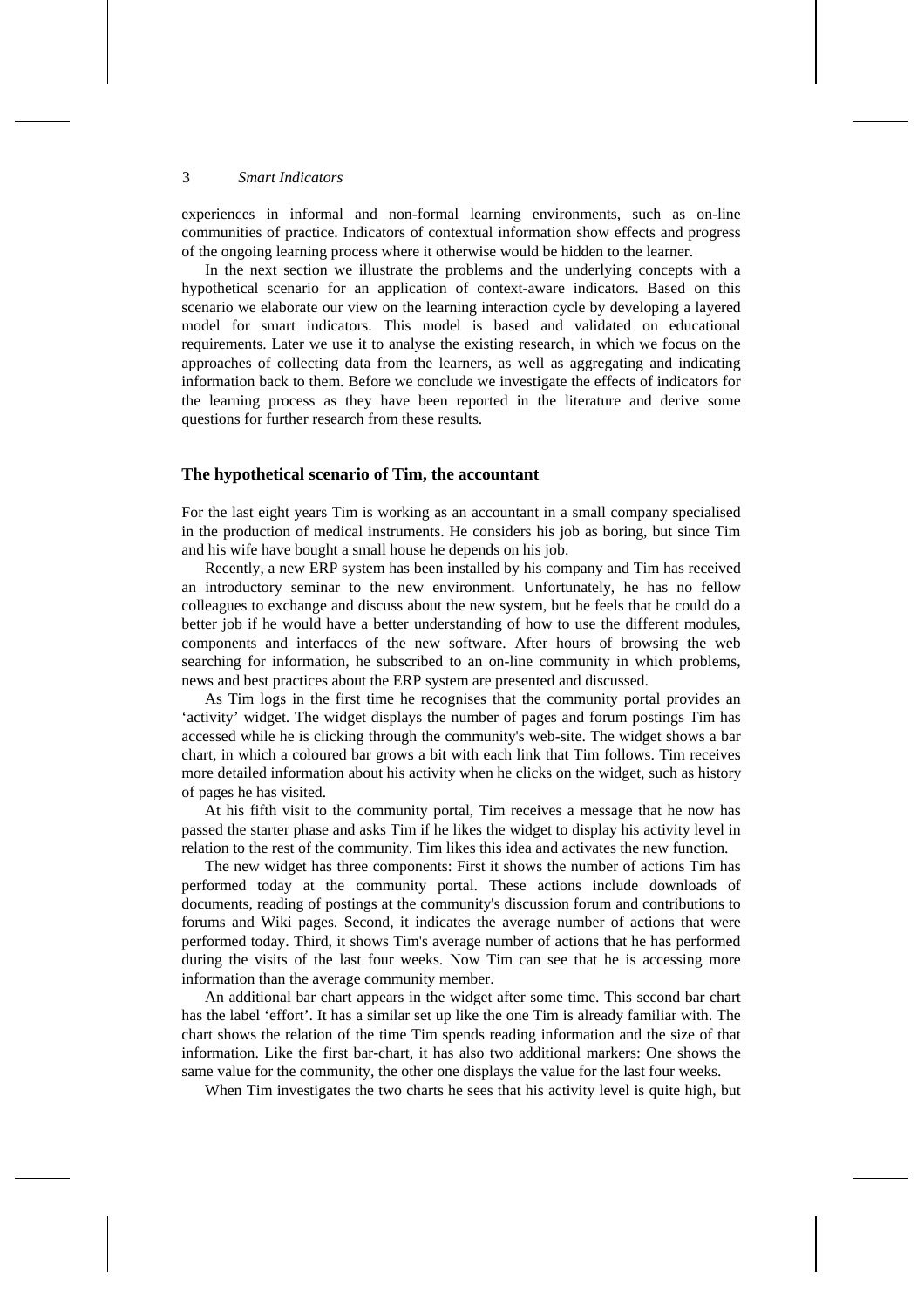the effort appears to be quite low. Tim wonders about this and understands that he was flipping through the information most of the time, but did not read thoroughly. He decided to focus a bit more on the examples and relate them to his daily tasks in the office. Throughout the next sessions Tim realises that he develops a better understanding of the ERP system, while his effort bar and activity bar align to each other.

Over the time Tim starts to contribute regularly to the community's forum and Wiki pages. He sees that his activity widget started to display a third bar chart. This bar chart reports on the rates of his contributions that are accessed by other users. He sees that his contributions get high access rates and he is satisfied that he could provide useful information back to the community.

One day Tim visits the community portal and sees a new marker on the third chart about his contributions in the activity widget. This marker has the shape of a star. He becomes curious what it could mean and checks his report in more detail. The information shows that some of his contributions were highly rated for being helpful by other members of the community. Finally, Tim starts to understand that he developed some expertise in mastering the ERP system – and that his knowledge is also valuable for his job.

# **The learning interaction cycle**

The scenario refers to principals of what Schön (1983) calls a "reflective practitioner" in a self-organised learning situation. Schön's theory states that reflection on practices is a core principle for competence development in the professions (Schön, 1983, 1987). In the scenario, Tim's awareness and reflection about his learning process is triggered by system generated information about his learning activities and those of his peers.

The *learning interaction cycle* describes the underlying model for system support of a learner's reflection, where the support is based on the learner's activities and context. The concept of learning interaction cycles addresses learning interactions as the core of the learning process.

A single interaction is defined by two parts: an action performed by a learner and a response to this action from the environment**.** Garries, Ahlers, & Driskel (2002) define a learning interaction cycle by single interactions that are connected through the interpretation of a system response by the learner. At this level a learning process can be described as a chain of interactions between a learner and a corresponding environment. In that sense learning interaction cycles are microscopic views on learning processes.

However, this definition of the learning interaction cycle is limited as it focuses on the learner's cognitive processes and treats the system's side as a block box (Butler & Winne, 1995; Garries, Ahlers, & Driskel, 2002). Indicators are part of the interface of a system. In order to provide smart indicators the system cannot be simplified as a black box. Following concepts of context aware systems (Dey, 2000; Dey, Abowd, & Salber, 1999; Zimmermann, Specht, & Lorenz, 2005) interaction appears as a symmetrical process between an actor and a system that is interconnected by the system's interface (see Figure 1): Each action of an actor on the interface is analysed and assessed by the system. Based on this analysis the system provides a response to the action on the interface. The actor analyses and reflects on this response to judge the results of the initial action. Further actions depend on the outcomes of this last phase (Beck & Wade, 2004; Garries, Ahlers, & Driskel, 2002).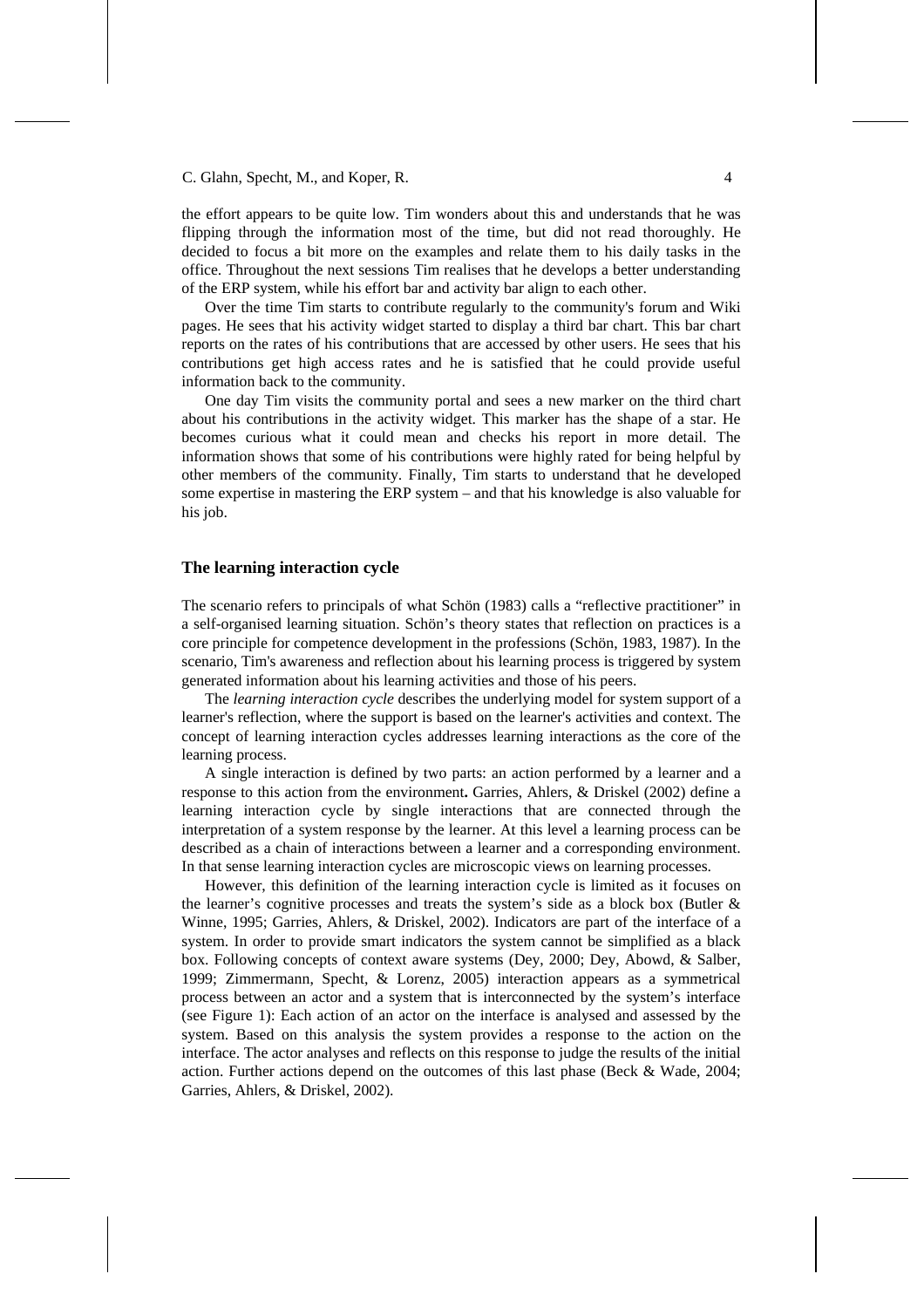

Schön's (1983) concept of *reflection in action* highlights also the relation of past experiences and the current situation of a practitioner. In terms of the learning interaction cycle we translate this to utilizing the interaction history to support learners while they are active in a learning environment. Wexelblat & Maes (1999) define *interaction history* as traces of interactions between users and objects. The author argues that interaction history is extensively used by users to guide actions, to make choices, and to find things of importance or interest (Wexelblat & Maes, 1999). Dron, Boyne, & Mitchell (2001) use *footprint* to indicate the value and meaning of each interaction to the interaction history of an object in a social space. The authors introduce the term *stigmergy* to describe the role of footprints for emerging social spaces. This concept was already applied for the support of social navigation (Dieberger, 1997). Recently, Farzan & Brusilovsky (2005) use the term *interaction footprint* to refer to different traces that are left during the interaction process. Such traces can be a note about accessing a document in a repository, or the time a learner spent reading a document (Farzan & Brusilovsky, 2005).

It is a fundamental insight for this research that humans actively search for relations to their previous interactions, in particular for indicators that provide information on the success and value of their interactions. This is especially the case if the actions are based on strategies that require alignment during the process (Jamieson-Noel, Chu, & Winne, 2004; Weber, 2003). In other words, learners continuously seek for indicators that help them to verify or modify their learning strategy.

When seen isolated, most interaction footprints are of little or no direct value to a learner. As shown in Tim's case, it is the higher level information or combinations of information that triggers his awareness and reflection. In the scenario the higher level information is information about *learning activity* within the community.

The scenario shows that the possible indicators depend on the learner's history within the learning environment: Certain information can be useful during early phases while the same information is of less value to the learner in later stages of the learning process. In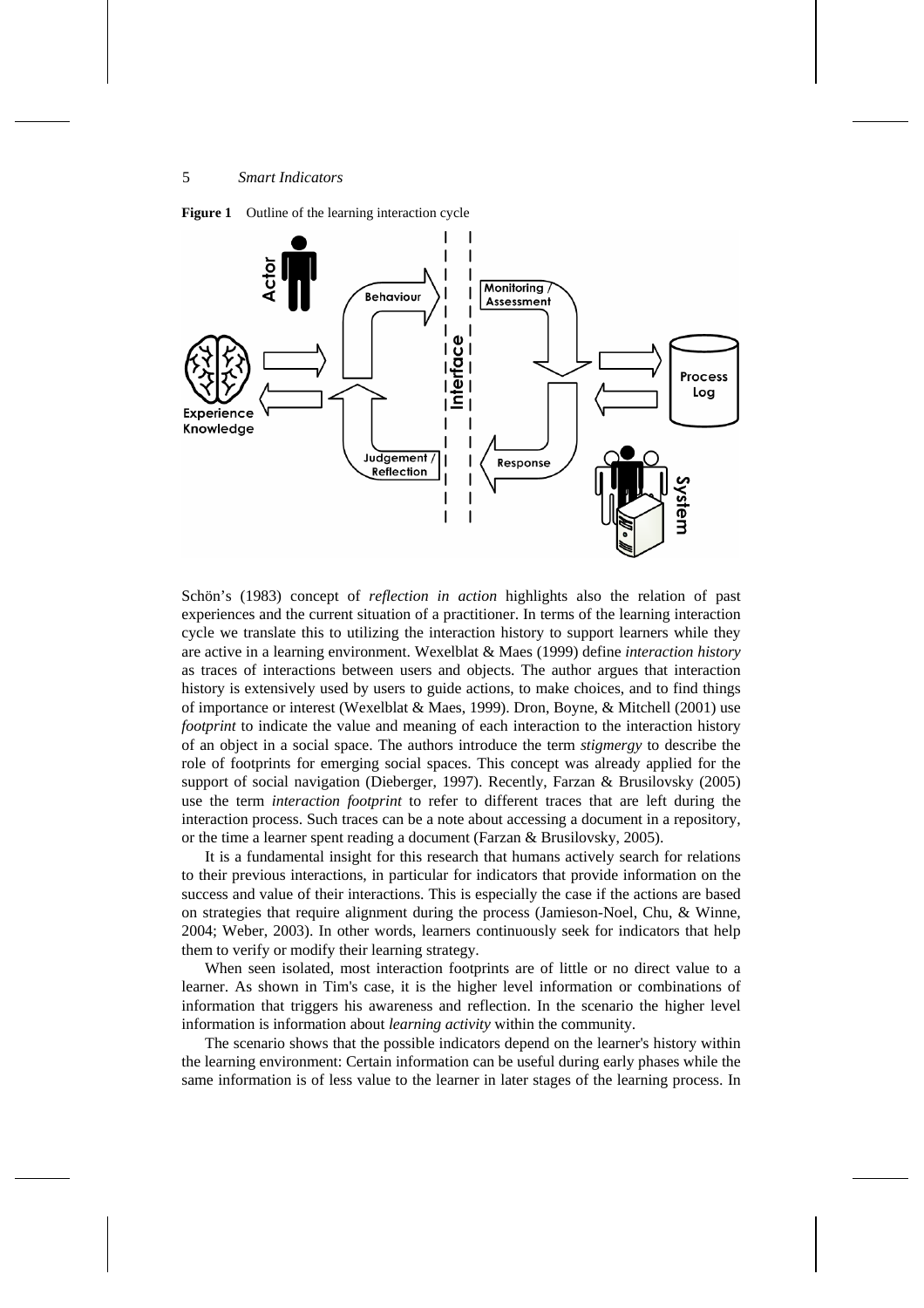the beginning, Tim receives information that is deduced from his activity in the community system. The provided information evolves while more interaction footprints become available. For Tim it makes no sense to receive information about peer ratings on his contributions if he has nothing contributed; but if this information becomes available it can be of higher value to Tim than his access rate of the learning material.

#### **Requirements for smart indicators**

In order to provide smart indicators for learner support in the learning interaction, it is necessary to develop an understanding about general principles of this process. These principles are the foundation of the core requirements for smart indicators.

From research on feedback and self-regulated learning (Butler & Winne, 1995; Ley & Young, 2001; Mory, 2003; Orange, 1999) we have learned that *external feedback* is important for the learning process. According to Ley  $&$  Young (2001) it relies on three general principles:

- External feedback relies on monitoring of the learning actions and the learning context.
- External feedback has to adapt according to a learner's goals, actions, performance, outcomes and history.
- External feedback is a response to a learner's actions, which it is not necessarily immediate.

These principles are relevant to this research for two reasons: First, external feedback is a special kind of response within the learning interaction cycle (Butler & Winne, 1995; Mory, 2003). Second, this research addresses learning in the professions and in particular learning in open environments such as communities of practice, as the scenario already illustrates. Considering general principles of self-regulated learning is reasonable for the support of learning interactions in such contexts, because adult learners commonly demand more control on their learning activities (Illeris, 2003).

The principles of Ley & Young (2001) focus on the effects of responses on the learner. However, they do not consider the way of presenting this information to the learners. This is partly due to the fact, that they are based on the results from research on self-regulated learning or feedback. The research focuses largely on cognitive processes of the learner. Generating and communicating responses to the learner is usually beyond the scope of such research. However, in terms of the learning interaction cycle, indicating information to a learner is a critical factor (Dey & Abowd, 2000; Kreijns, 2004).

Besides the information that relates directly to the user, several authors (Dieberger, 1997; Dron, Boyne, & Mitchell, 2001; Farzan & Brusilovsky, 2005; Kreijns, 2004) stress the relevance of contextual parameters on the learning process. Being informed on the social, spatial and logical context helps learners to select activities and assess the results of their actions.

To reflect indicators and context explicitly, we propose an extension of Ley & Young's principles:

External feedback relies on monitoring of the learning actions and the learning context.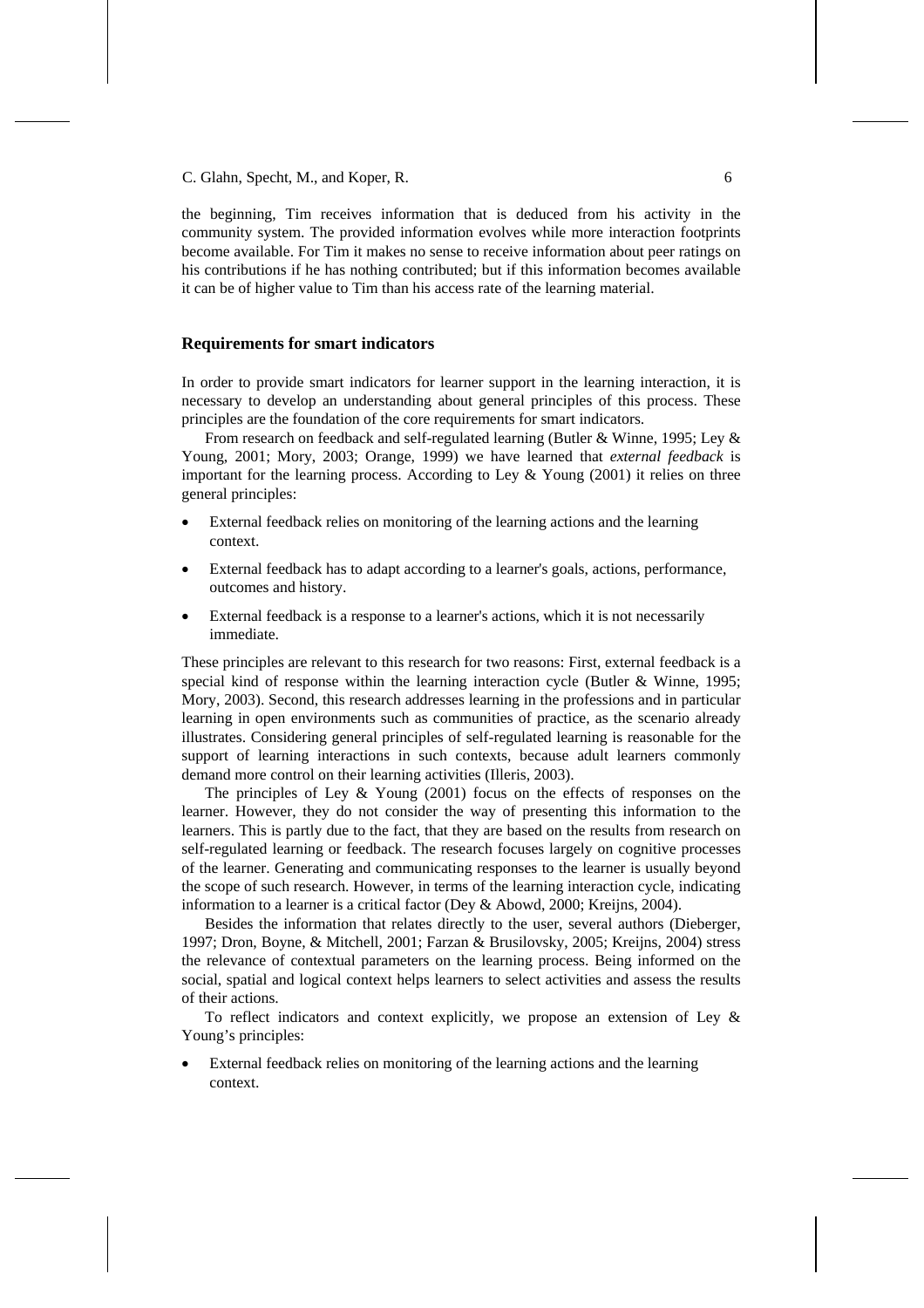- External feedback has to adapt according to a learners' goals, actions, performance, outcomes, and history as well as to the context in which the learning takes place.
- External feedback is an indicator that responds to a learner's actions or to changes in the context of the learning process, where the response is not necessarily immediate.

# **Analytical model**

Different to research on self-regulated learning or feedback, our research addresses the system's side of the learning interaction cycle. Therefore, the analytical model of our research describes information processing from sensors to indicators, rather than the cognitive processes of the learner. In this study, the analytical model is derived from concepts of context-aware systems (Dey, 2000; Dey, Abowd, & Salber, 1999; Zimmermann, Specht, & Lorenz, 2005). Dey (2000) defines context as follows:

> "Context is any information that can be used to characterise the situation of an entity. An entity is a person, place, or object that is considered relevant to the interaction between a user and an application, including the user and applications themselves." (Dey, 2001, p. 5)

Dey and his colleagues (1999) describe an architecture for context-awareness that contains widgets, aggregators and interpreters. Widgets serve as interfaces for in- and output. The aggregators act "as a gateway between applications and elementary widgets and hide [...] complexity about the context sensing mechanism" (Dey, 2000, p. 80). Context interpreters analyse low-level information in order to identify and adapt to the context.

Zimmermann, Specht, & Lorenz (2005) extend this architecture towards a more operational framework model for context-aware applications. The model describes operations on the data and information flow through a system from user input to system response, and has four layers (see Figure 2).

**Figure 2** Layers for context-aware information processing

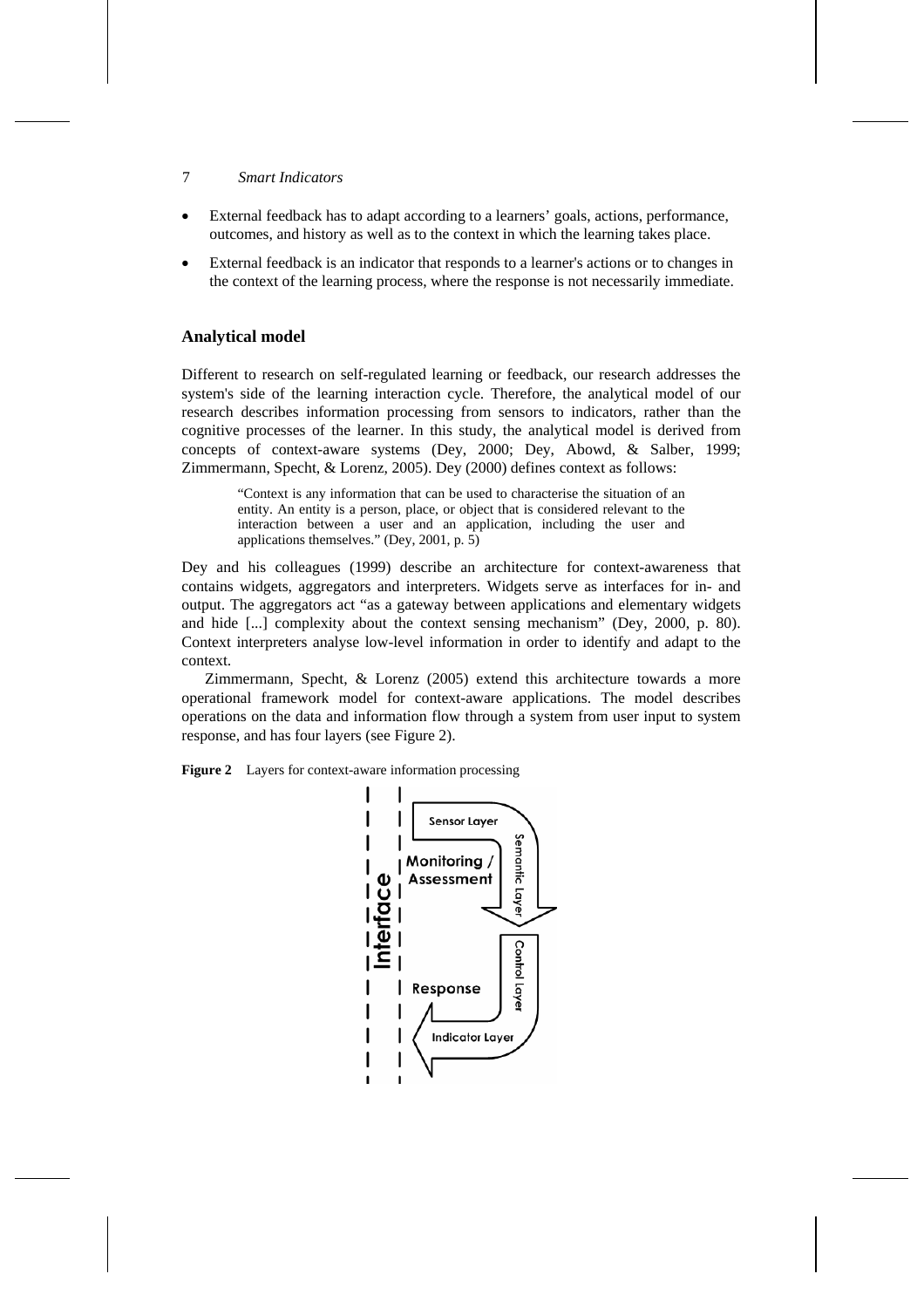The *sensor layer* is responsible for capturing the interaction footprints. A *sensor* is a simple measuring unit for a single type of data. Although the objective of sensor layer is to trace user interactions, it may also include other measures that are relevant for the learning process, but they are not a direct result of an interaction of a learner with the environment. Such a sensor may capture tags, standardised meta-data, or peer ratings. This data is part of the interaction between the user and a system, but it is externally assigned to the content or the system. The scenario describes the outcomes of a contextual sensor that tracks the ratings of Tim's peers on his contributions.

The *semantic layer* collects the data from the sensors and aggregates them into higher level information. In terms of the scenario, 'activity' is defined by the operations or rules in the semantic layer (Cristea & Calvi, 2003). The definition of how the data from one or more sensors has to be transformed is called an *aggregator* (Dey, 2000). These rules can be named according to their meaning. The aggregators in our scenario were named 'activity' and 'effort'.

The aggregated information is interpreted by the *control layer* according to the context of a learner. The specific approach for interpretation is called a *strategy* (Cristea & Calvi, 2003). A strategy defines the conditions for selecting and combining aggregators and their presentation according to the context of the learner. A strategy also controls the personalisation of aggregators to the learner. In the scenario, the strategy adapts to the learning process according to the additional information that becomes available.

Finally, the aggregated information has to get presented to the user. The *indicator layer* handles the communication back to the learner. At this level the actual response is created by translating aggregated values into representations that are human readable. The active strategy of the control layer selects these representations and feeds aggregated information to them. That way the representations follow the strategies, which is in alignment of our second requirement.

For this review we will apply these four layers to analyse the literature, because the model meets the four principles of external feedback:

- *Monitoring* is facilitated by the sensor and the semantic layer of the model. The sensor layer collects footprints of the learning interactions. The semantic layer clusters and organises the data provided by the different sensors in order to make it accessible for presentation or further processing.
- *Adaptation to the learner's goals, actions, performance, outcomes, history* and learning context is handled by the strategies of the control layer. Depending on those strategies the results of the semantic layer selects parts of that information for indicating them to the learner. The control layer uses strategies to select aggregators that are appropriate to a learner's situation. A strategy in the control layer may also adapt timing and style of an indication.
- Each indicated information is a *response on the learners' actions or on the context of the learning process* because it results from a monitoring process. *Indicating the results back to the learner* is managed by the indicator layer. It transforms the information that is provided by the underlying layers regarding the interface that is used by the learner.

We apply this model to analyse the existing research systematically. According to the four layers of the model, the literature is reviewed on the sensors, aggregators, strategies,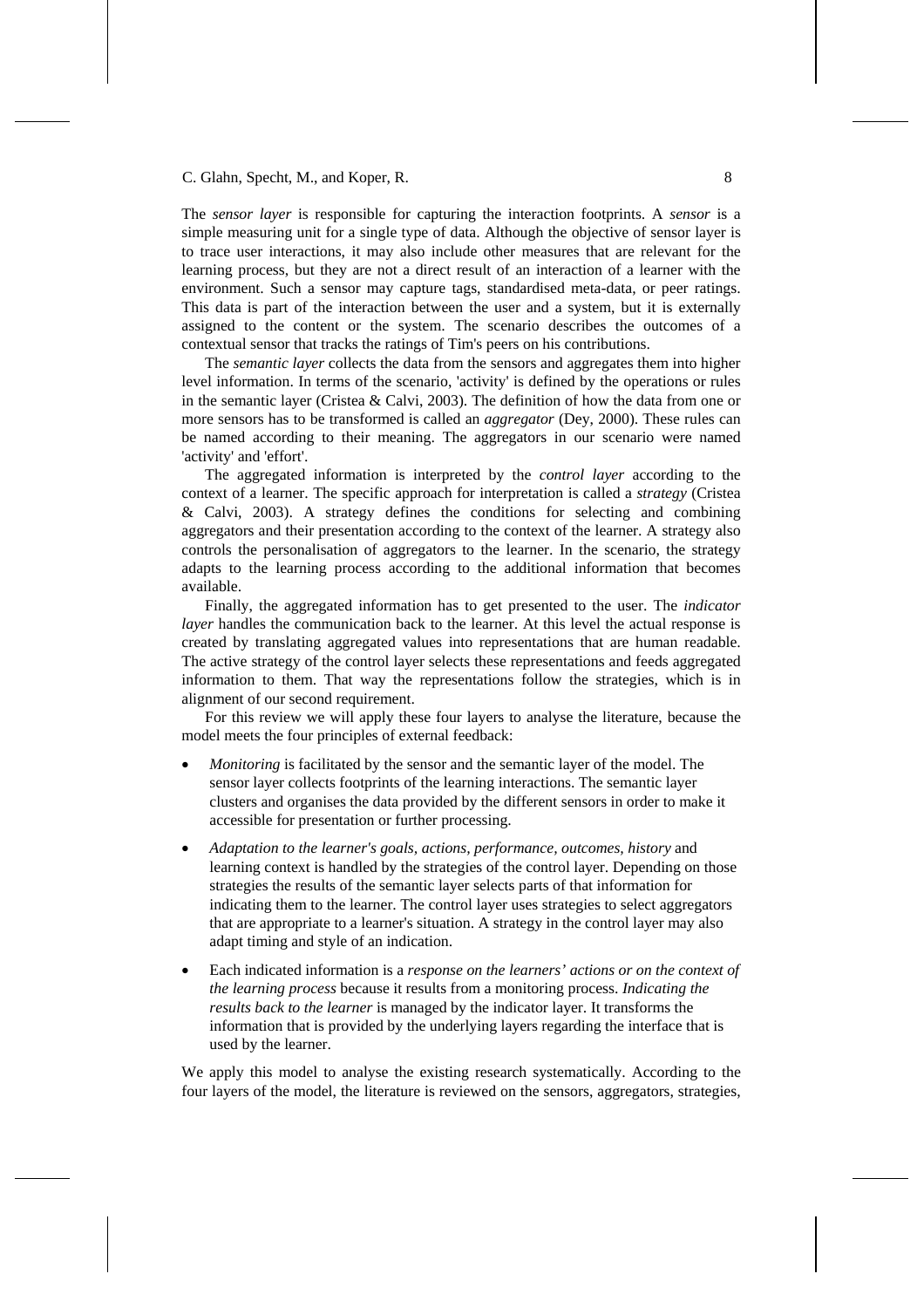and indicators that were applied. In a second step, we focus on the reported effects on the learning process.

# **Current perception of the learning interaction support**

In this section we report on four different research perspectives of indicating information that is relevant for a learning process. These research perspectives are:

- Approaches from the domain of adaptive hypermedia (Ahn, Brusilovsky, & Farzan, 2005; Bretzke & Vassileva, 2003; Cheng & Vassileva, 2005a, 2005b; Farzan & Brusilovsky, 2005; Vassileva, 2004).
- Solutions for social awareness web- and collaborative environments (Ellis & Dix, 2004; Kreijns, 2004; Kreijns & Kirschner, 2002; Mealha, Sousa Santos, Nunes, & Zamfir, 2004).
- Recommendation systems (Klerkx, Duval, & Meire, 2004; Ng & Martin, 2004; Nguyen, Huang, & Hawryszkiewycz, 2004)
- Approaches that focussed only on contextual information without taking any user interaction footprints into account (Gatalsky, Andrienko, & Andrienko, 2004).

In this review we do not consider solutions that focus entirely on social interaction, such as chat or instant messaging as it was reported by Erickson and his colleagues (e.g. Ding et al., 2007; Erickson et al., 1999). Also, this review does not cover approaches of the use of mobile devices in education, or ubiquitous interactions in smart places.

The selection criteria for the literature were that the reported approaches utilize graphical indicators to display information that are relevant to learners. All approaches are analysed according to the layers of the model that we introduced in the previous section.

We found a wide range of approaches that utilise sensors, aggregators, strategies and indicators for different purposes. In general, most work applies one strategy that is based on a fixed set of sensors and just a single aggregator (Cheng & Vassileva, 2005a, 2005b; Ellis & Dix, 2004; Farzan & Brusilovsky, 2005; Marcos, Martinez, Dimitriadis, & Anguita, 2006; Mealha, Sousa Santos, Nunes, & Zamfir, 2004; Ng & Martin, 2004). Also it appears that the problem is partly recognised as a problem of *information visualisation.*

# **Sensors to monitor user interaction**

At the input level of the analytical model is the sensor layer. Sensors capture interaction footprints and make them available for further processing. At this level the literature was analysed regarding to the sources used in the interaction process. We identified four main sensor groups. The sensors within each group vary on the actual data they capture, but share common characteristics. The four sensor groups are:

- *Time sensors* cover all timing measures, such as timestamps or durations;
- *Social context sensors* track of the interaction behaviour of the peers of a user;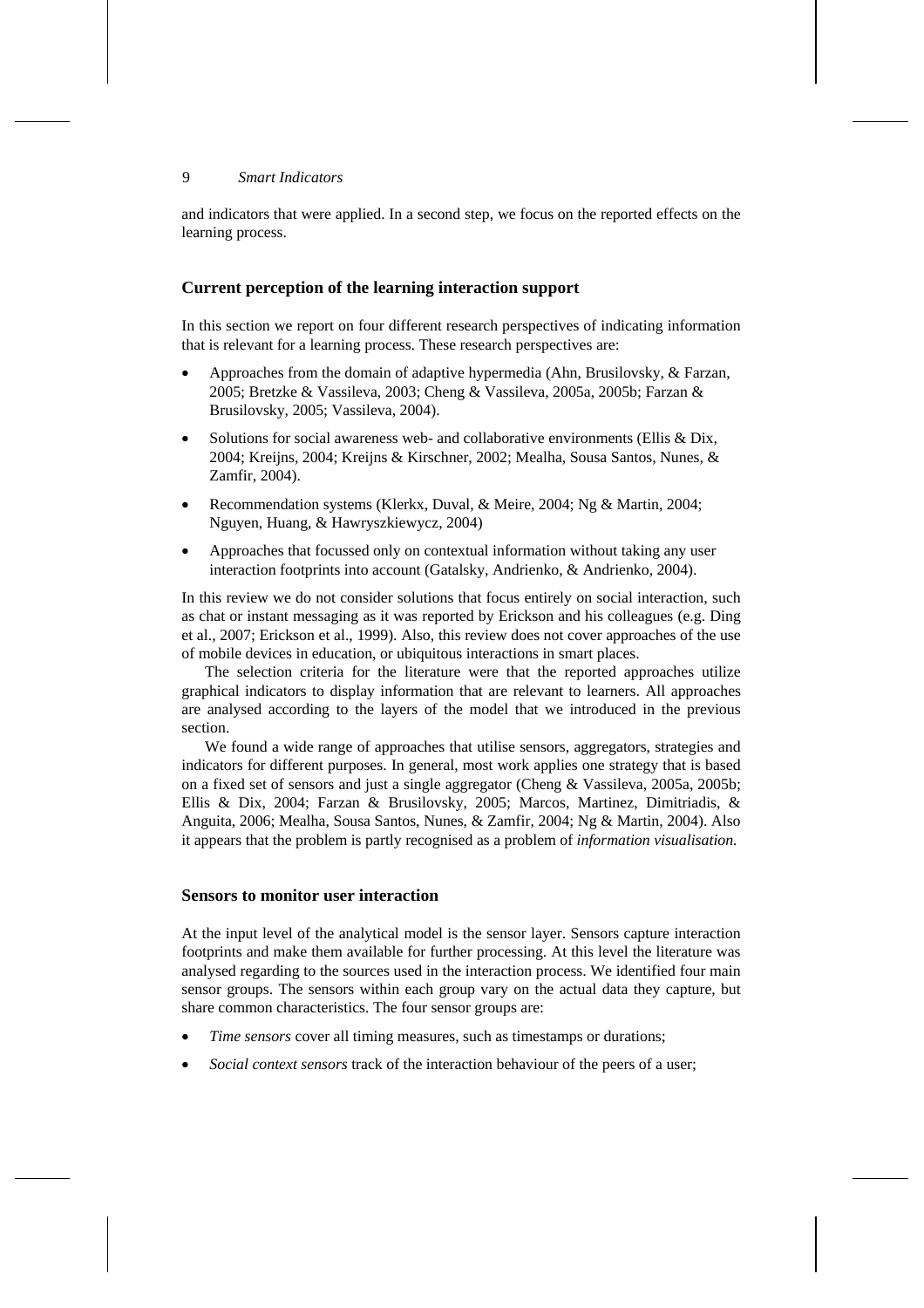- *User sensors* monitor the interactions of a single user;
- *Environment sensors* collect data about the context of a learner.

*Time* sensors cover concepts such as timestamps, for instance the event time (Gatalsky, Andrienko, & Andrienko, 2004), such as page accesses (Ellis & Dix, 2004; Greer et al., 1998) or document manipulation (Kreijns, 2004; Kreijns & Kirschner, 2002); durations, or more precisely the time spent reading a document (Farzan & Brusilovsky, 2005); and time intervals such as the beginning and the end of user sessions (Mealha, Sousa Santos, Nunes, & Zamfir, 2004).

*Social context* sensors refer to all measures of the interaction behaviour related to the peers of the user who is the target of the response. Social context sensors are not used to indicate the collected data for each user, but are aggregated for a group of users (Farzan & Brusilovsky, 2005; Kreijns, 2004). These sensors include information access (Bretzke & Vassileva, 2003; Cheng & Vassileva, 2005a, 2005b; Ellis & Dix, 2004; Farzan & Brusilovsky, 2005; Mealha, Sousa Santos, Nunes, & Zamfir, 2004); number of contributions such as documents and forum posts; (Cheng & Vassileva, 2005a, 2005b); peer ratings, comments and reviews (Bretzke & Vassileva, 2003; Cheng & Vassileva, 2005a; Greer et al., 1998; Ng & Martin, 2004); search terms used (Bretzke & Vassileva, 2003; Klerkx, Duval, & Meire, 2004); connection to other peers (Bretzke & Vassileva, 2003; Marcos, Martinez, Dimitriadis, & Anguita, 2006); self assessment (Greer et al., 1998); or the number of time a task has been conducted by a user (Greer et al., 1998). These sensors collect information about the social context of a learner.

*User* Sensors cover those sensors that measure the interaction of the user who will receive the response. In principal, these sensors are the same as social context sensors. The main difference is that these sensors capture data directly from the learner for whom the information will be aggregated. Claypool, Le, Wased, & Brown (2001) analysed and validated a set of sensors (which the authors call indicators) according to the reliability and validity of these sensors for measuring a user's interest and attention. From that study five groups of user sensors are applicable for this review:

- Explicit interest sensors like sensors that capture for example the text a user has typed into a query form.
- Marking interest sensors are for example sensors that track the ratings about the quality of a document.
- Manipulation interest sensors such as sensors that recognise if a user has created or changed an object.
- Navigation interest sensors like sensors that track which links a user follows.
- External interest sensors that track the keywords of a learning object's meta-data, for instance.

*Environment* sensors are those sensors that collect data about the context of a learner. These sensors may capture spatial information (Greer et al., 1998), learning object metadata (Farzan & Brusilovsky, 2005; Klerkx, Duval, & Meire, 2004; Mealha, Sousa Santos, Nunes, & Zamfir, 2004; Nguyen, Huang, & Hawryszkiewycz, 2004), and hyper-link structures (Gatalsky, Andrienko, & Andrienko, 2004; Nguyen, Huang, & Hawryszkiewycz, 2004).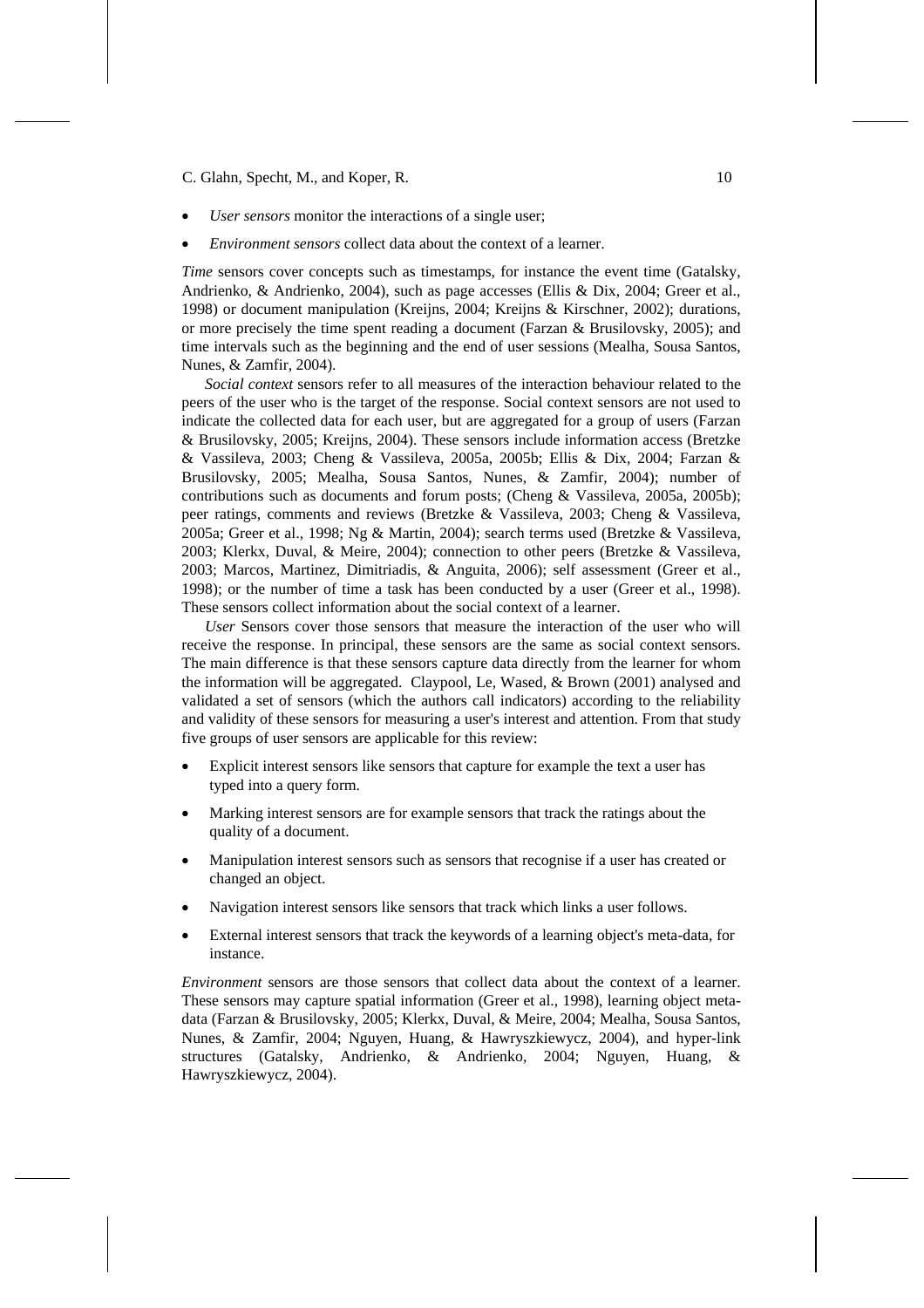Our review indicated that time and social context sensors play an important role in the reviewed literature (see Figure 3). These types of sensors are heavily used in higher level aggregators.

|                                                      | <b>User</b>                                                       | <b>Social Context</b>                                                                               | Environment                                  | <b>Time</b>                  |
|------------------------------------------------------|-------------------------------------------------------------------|-----------------------------------------------------------------------------------------------------|----------------------------------------------|------------------------------|
| Ahn, Brusilovsky, &<br>Farzan, 2005                  | Requested pages;<br>goal definition                               | Requested pages;<br>annotation; ratings                                                             | Keywords;<br>content meta-<br>data           |                              |
| Bretzke & Vassileva,<br>2003                         |                                                                   | Requested pages;<br>ratings; contributions;<br>annotations; peer<br>relations; used search<br>terms |                                              |                              |
| Cheng & Vassileva,<br>2005b; Vassileva,<br>2004      |                                                                   | Requested pages;<br>ratings; contributions;<br>annotation                                           |                                              | Interval<br>(Online Time)    |
| Cheng & Vassileva,<br>2005a                          | Forum<br>contributions                                            | Forum postings;<br>ratings                                                                          |                                              |                              |
| Ellis & Dix, 2004                                    |                                                                   | Requested pages                                                                                     |                                              | Time stamp of<br>page access |
| Farzan &<br>Brusilovsky, 2005                        |                                                                   | Requested pages                                                                                     | Content<br>meta-data                         | Duration<br>(reading Time)   |
| Gatalsky, Andrienko,<br>& Andrienko, 2004            |                                                                   |                                                                                                     | Geographical<br>position;<br>related events  | Event time                   |
| Greer et al., 1998                                   | Self recognition<br>questionnaire;<br>times of task<br>completion | Ratings                                                                                             |                                              | Action time<br>stamp         |
| Kreijns, 2004;<br>Kreijns & Kirschner,<br>2002       | <b>Action counter</b>                                             | Action counter; peer<br>notifications                                                               |                                              | <b>Action</b> time<br>stamp  |
| Klerkx, Duval, &<br>Meire, 2004                      | <b>Document</b><br>selection; search<br>query                     |                                                                                                     | <b>LOM</b> Data-<br>sets; DRM<br>privileges; |                              |
| Marcos, Martinez,<br>Dimitriadis, &<br>Anguita, 2006 | Contributions                                                     | Contributions; rating;<br>relations                                                                 |                                              |                              |
| Mealha, Sousa<br>Santos, Nunes, &<br>Zamfir, 2004    | Session identifier                                                |                                                                                                     | Content<br>meta-data;<br>link structure      | Duration<br>(reading time)   |
| Nguyen, Huang, &<br>Hawryszkiewycz,<br>2004          |                                                                   |                                                                                                     | Content<br>meta-data:<br>link structure      |                              |
| Ng & Martin, 2004                                    | Document<br>selection                                             | Rating                                                                                              | Content<br>meta-data                         |                              |

Figure 3 Sensor usage reported by the literature, ordered by origin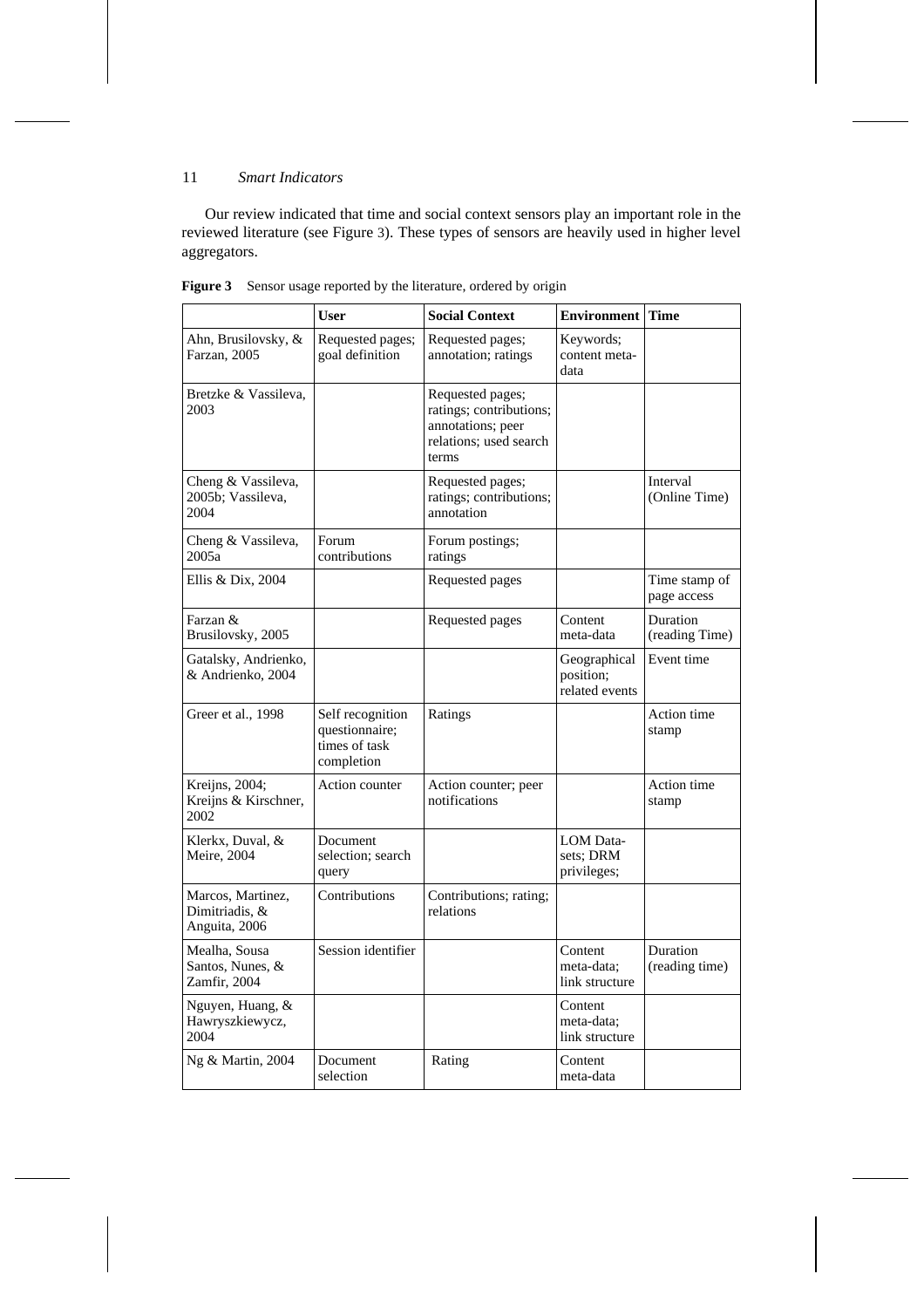Although user sensors were also mentioned, they are mostly used to select peer user and context information. In combination with social context sensors the user sensors generate the learning history. This interaction history is then used to bias the data from peer user sensors (Cheng & Vassileva, 2005a, 2005b; Greer et al., 1998). In combination with environmental sensors, actual user sensors refer to previous or current selections or search terms that are used by a learner (Klerkx, Duval, & Meire, 2004; Mealha, Sousa Santos, Nunes, & Zamfir, 2004). Only Kreijns (2004) describes an indicator that is entirely based on actual user sensors.

Although we could identify a range of sensor combinations, we also found that a group of sensors is particularly popular (see Figure 3). Among time sensors the event time (including time stamps of page accesses) was mentioned four times (Ellis & Dix, 2004; Gatalsky, Andrienko, & Andrienko, 2004; Greer et al., 1998; Kreijns, 2004). Regarding the social context sensors peer ratings (Ahn, Brusilovsky, & Farzan, 2005; Bretzke & Vassileva, 2003; Cheng & Vassileva, 2005a, 2005b; Greer et al., 1998; Marcos, Martinez, Dimitriadis, & Anguita, 2006; Ng & Martin, 2004) and the requested pages (Ahn, Brusilovsky, & Farzan, 2005; Bretzke & Vassileva, 2003; Cheng & Vassileva, 2005b; Ellis & Dix, 2004; Farzan & Brusilovsky, 2005) are mostly applied. Content meta-data is a popular environmental sensor (Ahn, Brusilovsky, & Farzan, 2005; Farzan & Brusilovsky, 2005; Klerkx, Duval, & Meire, 2004; Mealha, Sousa Santos, Nunes, & Zamfir, 2004; Ng & Martin, 2004; Nguyen, Huang, & Hawryszkiewycz, 2004). Contributions are used for gathering information about both the user and social context (Bretzke & Vassileva, 2003; Cheng & Vassileva, 2005b; Marcos, Martinez, Dimitriadis, & Anguita, 2006).

#### **Meaningful information through semantic aggregators**

On the levels of the semantic and the control layer we found a great number of approaches. Our review showed that the approaches found on each layer are closely related to the goals of the overall application. Therefore, interoperability between systems and transferring a solution to other domains or data sources was not considered by the literature under review.

We found that in the majority of the research a single aggregator and a single strategy is used (see Figure 4). Only few researches were interested in multiple semantic aggregators. In these cases personalisation, in terms of control strategies, is of no interest (Gatalsky, Andrienko, & Andrienko, 2004; Klerkx, Duval, & Meire, 2004) or is conducted by applying user profile filters to the information from the semantic layer (Bretzke & Vassileva, 2003).

In the literature we found basically three types of semantic aggregators:

- Simple arithmetic aggregators
- Naïve statistic aggregators
- Network aggregators

Simple arithmetic aggregators cover all approaches that include only basic arithmetic operations, such as sum (Bretzke & Vassileva, 2003; Ellis & Dix, 2004; Farzan & Brusilovsky, 2005; Kreijns, 2004; Kreijns & Kirschner, 2002), enumeration (Greer et al., 1998; Mealha, Sousa Santos, Nunes, & Zamfir, 2004) and equity (Nguyen, Huang, &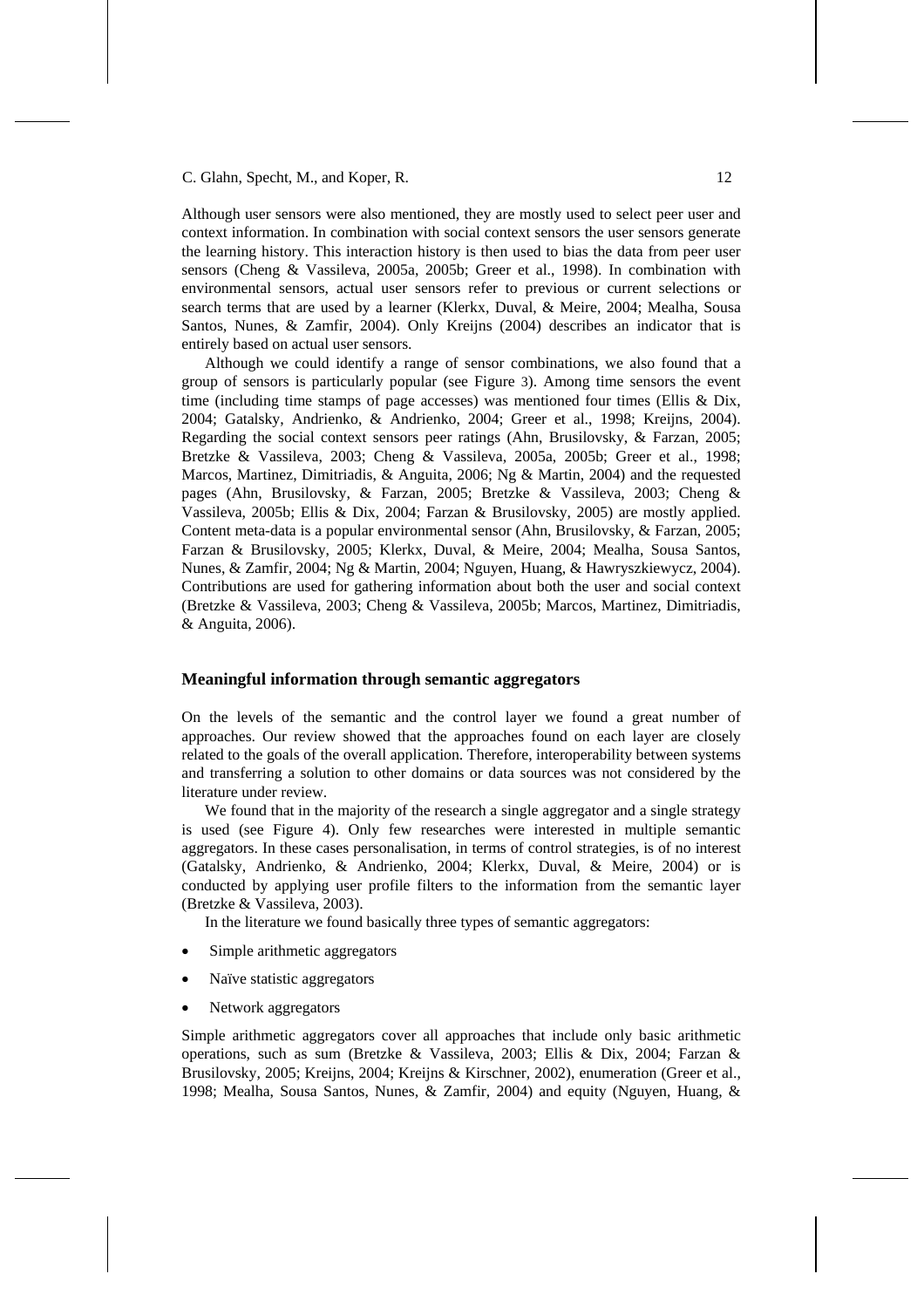Hawryszkiewycz, 2004).

| <b>Figure 4</b> | Types of semantic aggregators and control strategies |
|-----------------|------------------------------------------------------|
|                 |                                                      |

|                                                | Semantic aggregator | <b>Control strategy</b> |  |
|------------------------------------------------|---------------------|-------------------------|--|
| Ahn, Brusilovsky, & Farzan, 2005               | Multiple            | Single                  |  |
| Bretzke & Vassileva, 2003                      | Multiple            | Single                  |  |
| Cheng & Vassileva, 2005b; Vassileva, 2004      | Single              | Single                  |  |
| Cheng & Vassileva, 2005a                       | Single              | Single                  |  |
| Ellis & Dix, $2004$                            | Single              | Single                  |  |
| Farzan & Brusilovsky, 2005                     | Single              | Single                  |  |
| Gatalsky, Andrienko, & Andrienko, 2004         | Multiple            | N/A                     |  |
| Greer et al., 1998                             | Single              | Multiple                |  |
| Kreijns, 2004; Kreijns & Kirschner, 2002       | Multiple            | N/A                     |  |
| Klerkx, Duval, & Meire, 2004                   | Multiple            | N/A                     |  |
| Marcos, Martinez, Dimitriadis, & Anguita, 2006 | Single              | Single                  |  |
| Mealha, Sousa Santos, Nunes, & Zamfir, 2004    | Single              | Single                  |  |
| Nguyen, Huang, & Hawryszkiewycz, 2004          | N/A                 | Single                  |  |
| Ng & Martin, 2004                              | Single              | Single                  |  |

Naïve statistics refer to those approaches that aggregate the sensor data with a simple statistical function like the arithmetic mean (Cheng & Vassileva, 2005a; Ng & Martin, 2004).

Network aggregators analyse relations between learners and information. We identified aggregators analysing social relations within a learning network (Ahn, Brusilovsky, & Farzan, 2005; Bretzke & Vassileva, 2003; Cheng & Vassileva, 2005b; Marcos, Martinez, Dimitriadis, & Anguita, 2006). These approaches provide information on the context of the learner. Other approaches make use of environmental relations (Gatalsky, Andrienko, & Andrienko, 2004; Klerkx, Duval, & Meire, 2004). In such cases the information of a system is organised according to a user's selection or profile. This helps learners to understand the structure of an information space while they explore it.

#### **Control strategies for adaptation**

For the control layer we found no approaches that dynamically adapt the control strategy according to the learner's prior activities. In those cases where multiple control strategies were identified, the approaches were concurrently available to the users. Nonetheless, we were able to identify three different groups of control strategies:

• *Null strategies* select information from the semantic layer according to the users preferences. The data from the semantic layer is not further processed. Personalisation means at this level that if information is accessible or not, depends on a learner's profile. The null strategies include those approaches that do not personalise the information at all. Null strategies are applied in social awareness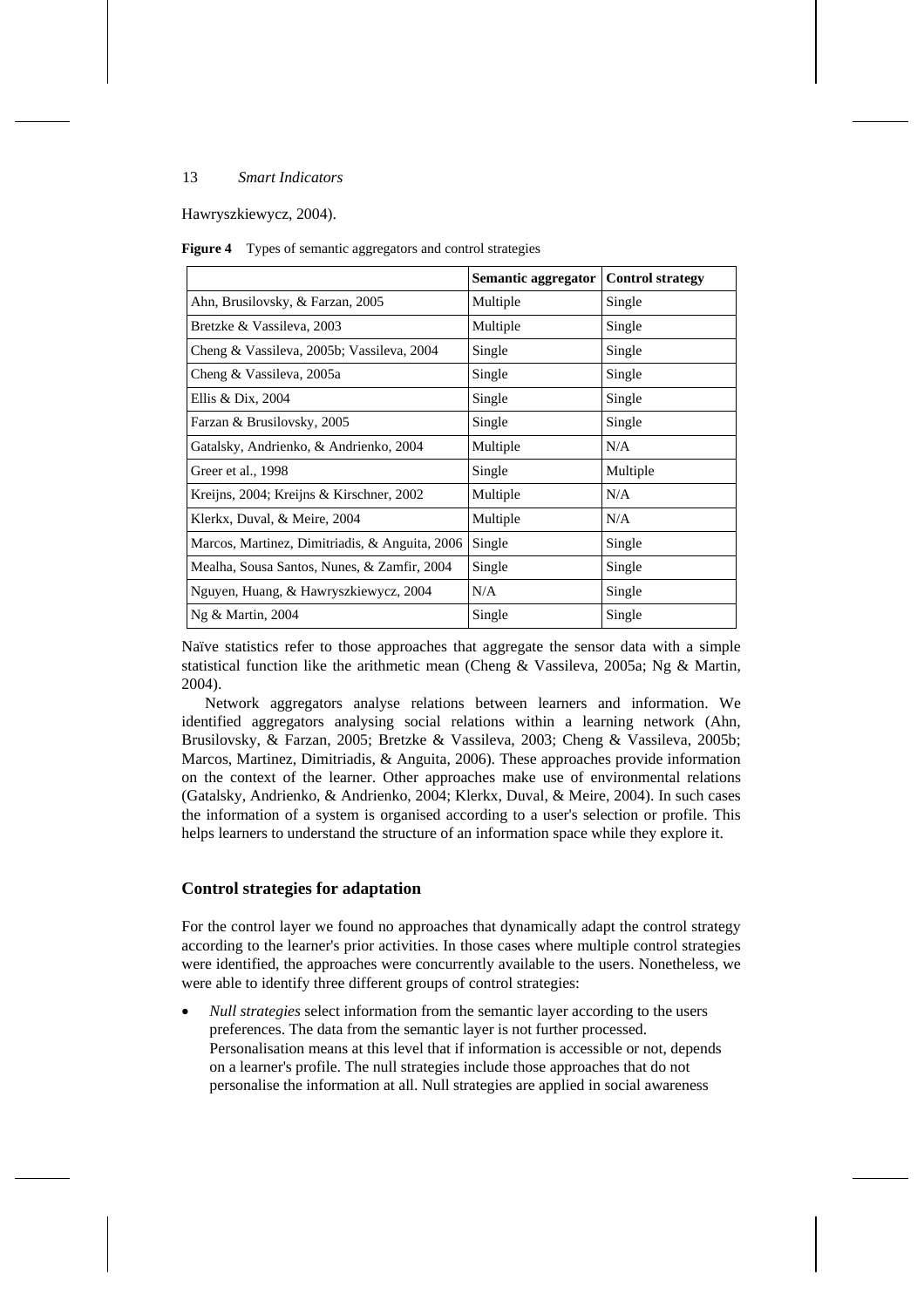systems (Kreijns, 2004; Kreijns & Kirschner, 2002; Marcos, Martinez, Dimitriadis, & Anguita, 2006) and navigation support for content repositories or databases (Gatalsky, Andrienko, & Andrienko, 2004; Klerkx, Duval, & Meire, 2004).

- *Clustering strategies* organise the information from the semantic layer into clusters or groups. Clustering organises the similar information according to the learner's profile. The clustering process includes reorganising the information before it is passed to the indicator layer. This approach is used in content recommendation systems (Ellis & Dix, 2004; Farzan & Brusilovsky, 2005) but also for navigation support in content repositories (Nguyen, Huang, & Hawryszkiewycz, 2004).
- *Scoring and sorting strategies* create an order between sensor measures, users or contents. This approach is of a higher level than clustering, because it reflects the order between elements during the clustering process. This approach is used in content recommendation systems (Mealha, Sousa Santos, Nunes, & Zamfir, 2004; Ng & Martin, 2004) as well as in collaboration support (Bretzke & Vassileva, 2003; Cheng & Vassileva, 2005a, 2005b).

# **Indicator Types**

The indicators are those parts of the responding system that present the interaction footprints to the learners. Therefore, they often depend directly on the system in which they are used. We identified four groups of indicators:

When *embedded content indicators* are used, the information indicator is embedded in the content structure. This includes modified backgrounds, highlighted content and coloured links (Farzan & Brusilovsky, 2005).

*1D-graphical indicators* include all indicators that present information graphically. This includes approaches such as status indicators that use colour encodings to indicate the level of a user in the system (Bretzke & Vassileva, 2003; Cheng & Vassileva, 2005a, 2005b); Rating indicators (Cheng & Vassileva, 2005b); or progress bars and counters (Bretzke & Vassileva, 2003; Ng & Martin, 2004).

*2D-graphical indicators* help display relations between information in 2D space. This can be relations of complex hierarchical data such as it can be found for content repositories (Klerkx, Duval, & Meire, 2004); computer supported collaborative work (CSCW) (Marcos, Martinez, Dimitriadis, & Anguita, 2006); or social interaction patterns on a web site (Ellis & Dix, 2004; Nguyen, Huang, & Hawryszkiewycz, 2004)

If very complex information has to get reported to the learner, *3D graphical indicators* can be used. These indicators display complex structures (Mealha, Sousa Santos, Nunes, & Zamfir, 2004) or different information dimensions in a 3D space (Gatalsky, Andrienko, & Andrienko, 2004).

#### **Validity of the reported approaches**

One result of the review is that not all of the reported aggregators and strategies are based on empirically validated concepts. On one hand this indicates explorative research and the need of further empirical work. On the other hand, it is difficult to validate an approach or to explain the origin of effects on the learning process. For this reason we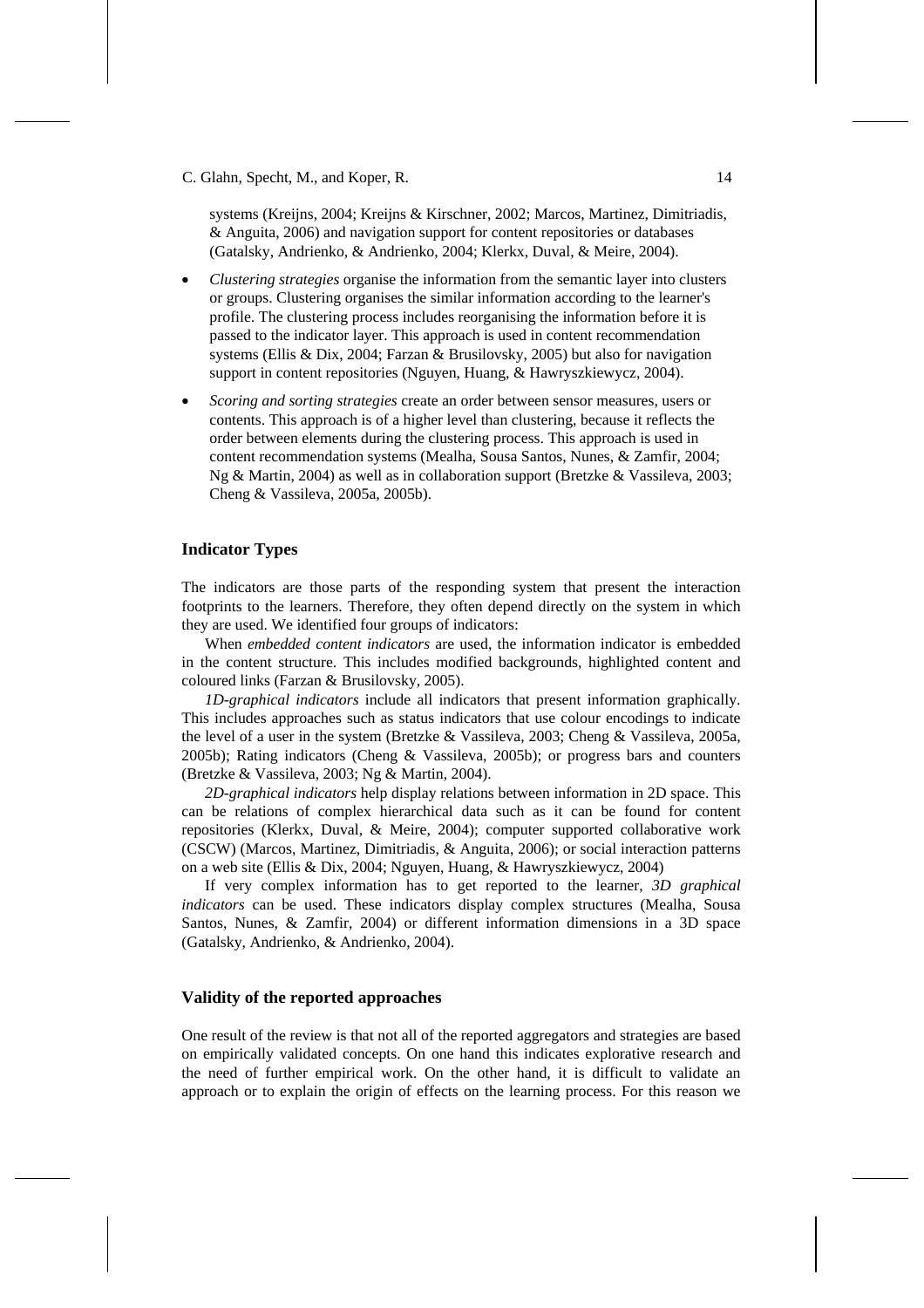analysed the validity of those approaches that are discussed in this review. We assumed validity of an approach on one layer, if other research has been quoted, which had successfully applied the approach and/ or found similar effects. Figure 5 shows which parts of the approaches are based on previously validated concepts.

We did not analyse the underlying models on internal and statistical validity or on predictability, because the reviewed literature does not provide sufficient information for this task.

|                                                      | <b>Sensor layer</b>      | Semantic layer           | <b>Control layer</b>     | <b>Indicator laver</b> |
|------------------------------------------------------|--------------------------|--------------------------|--------------------------|------------------------|
| Ahn, Brusilovsky, &<br>Farzan, 2005                  | OK                       |                          |                          | OK                     |
| Bretzke & Vassileva, 2003                            | $\overline{\phantom{0}}$ | $\overline{\phantom{0}}$ | $\overline{\phantom{a}}$ | OK                     |
| Cheng & Vassileva,<br>2005b; Vassileva, 2004         |                          | (OK)                     | OK                       | OK                     |
| Cheng & Vassileva, 2005a                             | OK.                      | $\overline{a}$           |                          | OK                     |
| Ellis & Dix, 2004                                    | OK                       | OK.                      |                          | ОK                     |
| Farzan & Brusilovsky,<br>2005                        | OK.                      |                          |                          | OK                     |
| Gatalsky, Andrienko, &<br>Andrienko, 2004            | OK                       | OK                       | N/A                      | <b>OK</b>              |
| Greer et al., 1998                                   | OK.                      | $\overline{a}$           | $\overline{\phantom{a}}$ | $\overline{a}$         |
| Kreijns, 2004; Kreijns &<br>Kirschner, 2002          |                          | $\overline{a}$           | N/A                      | OK                     |
| Klerkx, Duval, & Meire,<br>2004                      | OK                       | $\overline{a}$           | N/A                      | OK                     |
| Marcos, Martinez,<br>Dimitriadis, & Anguita,<br>2006 | OK.                      | $\overline{a}$           |                          | OK.                    |
| Mealha, Sousa Santos,<br>Nunes, & Zamfir, 2004       | OK                       | OK                       | $\overline{a}$           | OK                     |
| Nguyen, Huang, &<br>Hawryszkiewycz, 2004             | OK                       | ۰                        | $\qquad \qquad$          | OK                     |
| Ng & Martin, 2004                                    | OK                       | $\overline{a}$           |                          | $\overline{a}$         |

**Figure 5** Components that are grounded in research

Although most authors refer to other research with regard to the sensors they have applied, these references regularly don't provide empirical validity on the sensor. Only Farzan & Brusilovsky (2005) argue the selection of the sensors on the base of a correlation between the sensors and the information that should be aggregated from them.

Most authors define aggregators and conditions of using them in a scenario, but only a few authors specify their aggregators precisely (Ahn, Brusilovsky, & Farzan, 2005; Cheng & Vassileva, 2005a, 2005b; Farzan & Brusilovsky, 2005). These aggregator definitions are sound, but lack of empirical evidence regarding their relevance for the learning process. This may lead to wrong expectations and even disappointment of the learners (Farzan & Brusilovsky, 2005).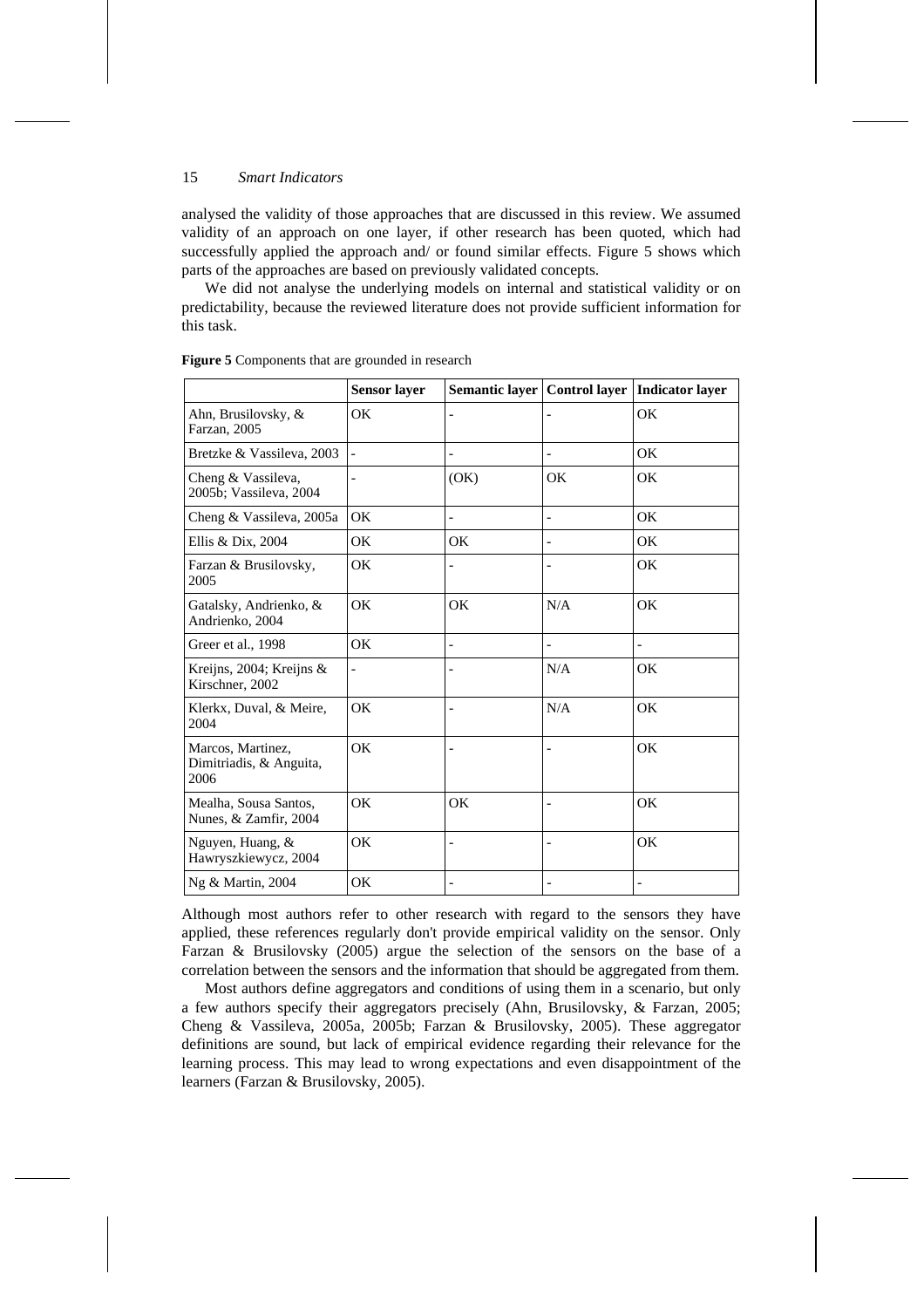Although, most authors mention a strategy for their approach, no one provided a specification for it. Only for one approach the authors base the use of the strategy on external references (Cheng & Vassileva, 2005b; Vassileva, 2004). The reason for this could be the tight relation between the strategy and the indicator as it was found in many approaches.

Almost all approaches adopted an indicator that has been successfully implemented elsewhere. Where the indicators where entirely graphical, the indicators have been developed in the field of information visualisation (Ellis & Dix, 2004; Gatalsky, Andrienko, & Andrienko, 2004; Klerkx, Duval, & Meire, 2004; Mealha, Sousa Santos, Nunes, & Zamfir, 2004; Nguyen, Huang, & Hawryszkiewycz, 2004). These approaches have in common that they refer neither to usability nor to educational research to argue the use of an indicator. The reason for this can be that these aspects were not the primary focus to that research. Where the indicator had a clear educational purpose, the use of the indicator was also grounded in that field (Bretzke & Vassileva, 2003; Cheng & Vassileva, 2005a, 2005b; Kreijns, 2004; Kreijns & Kirschner, 2002; Vassileva, 2004). Embedding the indicator into the content structure of the learning environment is an alternative approach of applying indicators (Ahn, Brusilovsky, & Farzan, 2005; Farzan & Brusilovsky, 2005). Such approaches appear useful if the indicator helps the learner to navigate through the content. Therefore, it is not surprising that the use of these indicators is grounded in the research of adaptive hypermedia.

# **Effects on the learning interaction cycle**

A large number of the analysed approaches did not report effects of indicating information on the learning interaction cycle, but describe the technology and possible solutions. Nevertheless, some effects on the learning interaction cycle were found by empirical evaluation and reported (Cheng & Vassileva, 2005b; Farzan & Brusilovsky, 2005; Kreijns, 2004; Marcos, Martinez, Dimitriadis, & Anguita, 2006).

Cheng & Vassileva (2005b) were able to successfully stimulate learner contributions to the learning environment through the additional indicator. In this case the strategy implemented a rewarding mechanism. The users became aware of this rewarding mechanism and set strategic goals according to it. As a side effect, the authors reported a decrease in the quality of the contributions.

Farzan & Brusilovsky (2005) reported that learners participated more continuously to a course if the indicator was provided. The findings show that the non-rewarding mechanism helped learners to identify and use high-quality material in a content repository. However, the authors assume that the positive effects were constrained because the actual decision of which contents to use was to the learner.

Marcos, Martinez, Dimitriadis, & Anguita (2006) found positive effects of providing graphical indicators. This includes higher commitment and more contributions in collaborative activities.

Kreijns (2004) reports that learners felt more aware about their presence in a virtual learning environment, when they received graphical responses (Kreijns, 2004, p. 190). However, the author also detected that the provided graphical group awareness tool encouraged spying among peers. Kreijns concludes that graphical representations should provide suggestions of their usage, in order to avoid false expectations or misuse.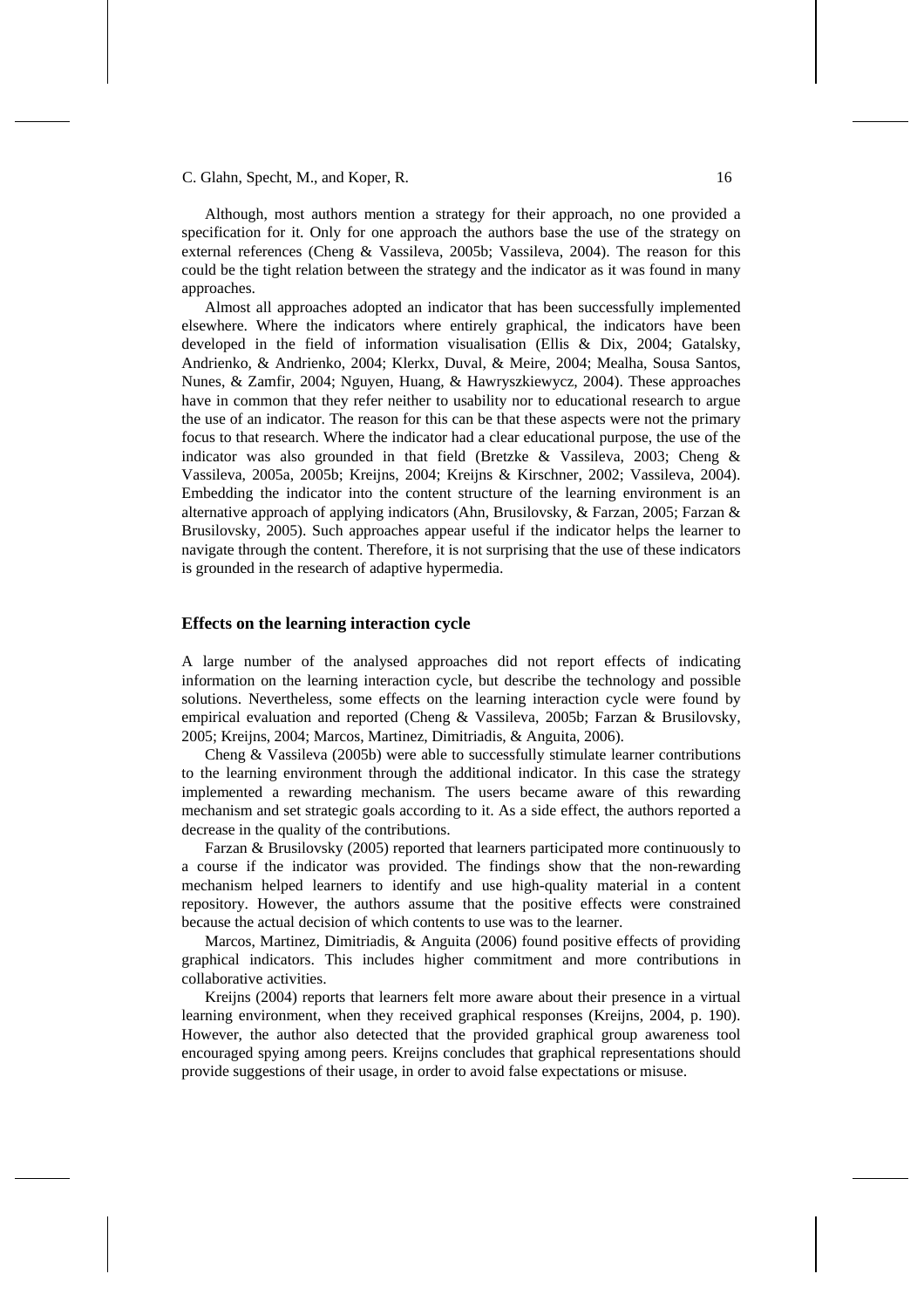# **Conclusions and questions of further research**

This paper focused on the relevant information for collecting and presenting contextual information, its effects and impact on the learning interaction cycle, and mechanisms of controlling it. The core principle of the learning interaction cycle is the interaction of learners with their learning environment. Previous research highlights that such interaction is important for the experience and progress of learners. However, we identified a conceptual gap between the learner actions within a learning environment and the responses that are provided to the learners. To bridge this gap we adopted a layered model of context-aware systems that meets the requirements for supportive responses as they were defined by Ley & Young (2001). The model has four layers and describes the information processing of interaction footprints of learners in a learning environment: The sensor layer, the semantic layer, the control layer, and the indicator layer. We applied this model to analyse the results as they were reported in the literature.

It is remarkable that in the reviewed literature, the sensors and indicators where grounded on existing research, while this was not always confirmed for aggregators and strategies. Also, most studies reported on combinations of a single approach each on the semantic and the control layer. It appears like the factors of generating responses to a learner are on an experimental stage. This is confirmed by the reported effects of indicators on the learning process.

We did not identify cases or experimental studies that are similar to the scenario that has been described earlier in this paper. In other words we were not able to find hard evidence whether or not "smart indicators" have a positive impact on the learning interaction cycle and on the learning process. This leads us to fundamental questions for further research:

*What contextual information is relevant to support the learning process and does this information change throughout the individual learning process?* 

This question addresses the problem of the learning interaction cycle at large. It addresses the way how to provide meaningful responses to learners, as it has been reported in the literature. From a more technological perspective, this question can be rephrased as:

How can a system collect data and aggregate contextual information in a way that it *can provide meaningful information in the different stages of a learning process?* 

A second question addresses the effects of indicators on the learning process. The literature does not provide clear evidence of positive effects of using indicators in the learning process. It appears that the even similar approaches result in different effects. Therefore are answers to the following question essential for providing 'smart indicators':

*What is the effect of different aggregators, strategies and indicators on the learning process and how can they effectively combined and applied for supporting the learning process?* 

Although, the review of the literature provided several approaches to supporting learners, the answers to these questions remained unspecific. In our further research we have planned to implement an application that is based on the model. This application is then used to address these research questions empirically.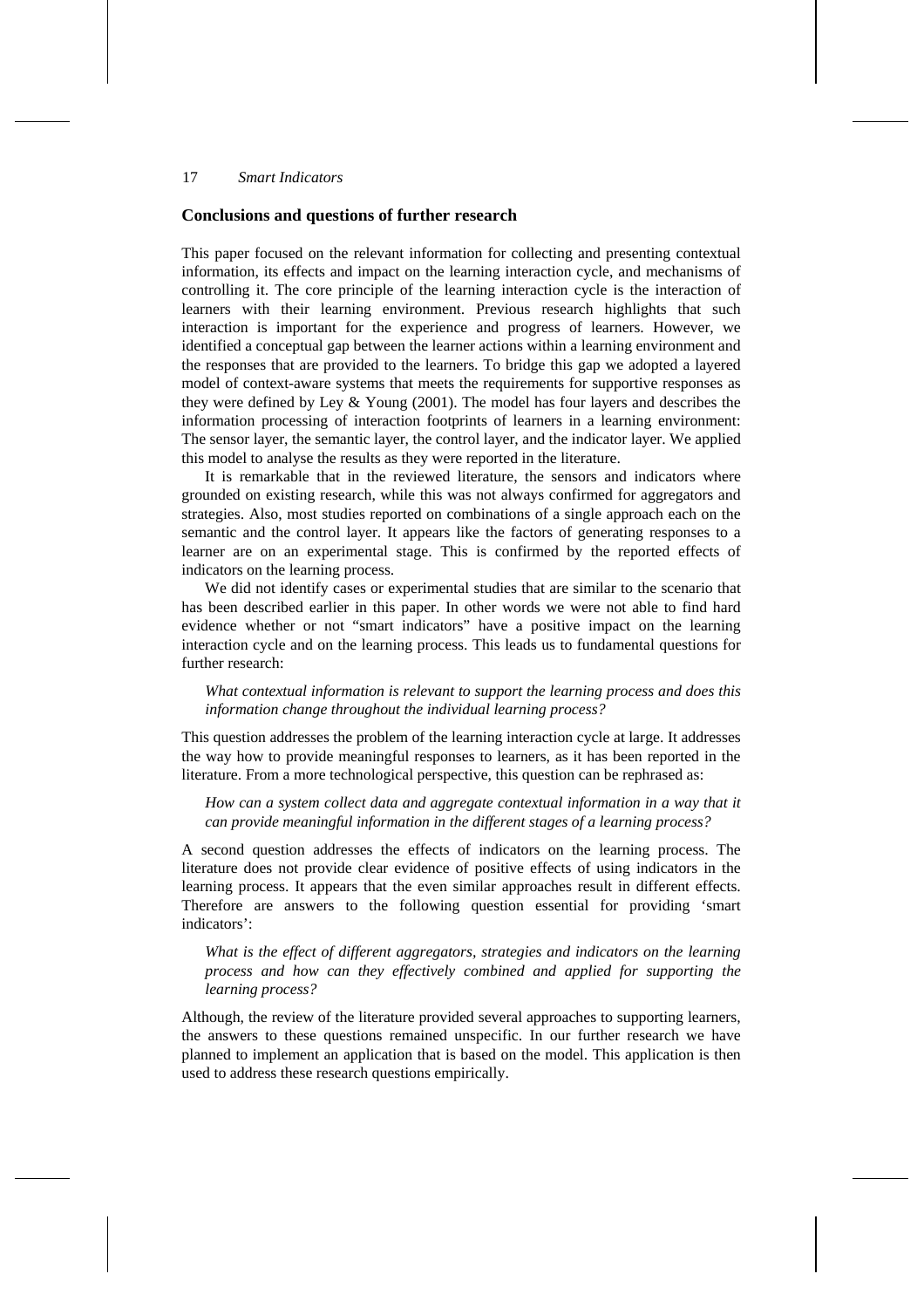# **Acknowledgements**

This paper is (partly) sponsored by the TENCompetence Integrated Project that is funded by the European Commission's  $6<sup>th</sup>$  Framework Programme, priority IST/Technology Enhanced Learning. Contract 027087 (www.tencompetence.org).

# **References**

- Ahn, J.-w., Brusilovsky, P., & Farzan, R. (2005). *A Two-Level Adaptive Visualisation for Information Access to Open-Corpus Resources.* Paper presented at the International Conference on User Modeling (UM'05), Edinburgh, U.K.
- Beck, J. C., & Wade, M. (2004). *Got Game: how the gamer generation is reshaping business forever*. Boston, MA: Harvard Business School Press.
- Beenen, G., Ling, K., Wang, X., Chang, K., Frankowsky, D., Resnick, P., et al. (2004). *Using social psychology to motivate contributions to online communities.* Paper presented at the ACM conference on computer supported cooperative work (CSCW 2004), Chicago, Illinois.
- Bretzke, H., & Vassileva, J. (2003). *Motivating cooperation on peer to peer networks.* Paper presented at the 9th International Conference on User Modeling (UM'03).
- Butler, D. L., & Winne, P. H. (1995). Feedback and self-regulated learning: a theoretical synthesis. *Review of Educational Research, 65*(3), 245-281.
- Cheng, R., & Vassileva, J. (2005a). *Adaptive rewarding mechanism for sustainable online learning community*. Paper presented at the 12th International Conference on Artificial Intelligence in Education (AIED'05), Amsterdam.
- Cheng, R., & Vassileva, J. (2005b). *User motivation and persuation strategy for peer-to-peer communities.* Paper presented at the 38th Hawaii International Conference on System Sciences (HICSS'05), Hawaii, United States.
- Claypool, M., Le, P., Wased, M., & Brown, D. (2001). *Inplicit Interest Indicators.* Paper presented at the ACM Intelligent User Interfaces Conference (IUI 2001), Santa Fe, New Mexico.
- Cristea, A., & Calvi, L. (2003). *The three layers of adaptation granularity.* Paper presented at the 9th International Conference on User Modelling 2003, Johnstown, PA, United States.
- Dey, A. K. (2000). *Enabling the use of context in interactive applications.* Paper presented at the Computer-Human Interaction de Hague, NL.
- Dey, A. K. (2001). Understanding and using context. *Personal and Ubiquitous Computing, 5*(1), 4- 7.
- Dey, A. K., & Abowd, G. D. (2000). *Towards a Better Understanding of Context and Context-Awareness.* Paper presented at the CHI 2000 Workshop on the What, Who, Where, When, and How of Context-Awareness.
- Dey, A. K., Abowd, G. D., & Salber, D. (1999). *A Context-based Infrastructure for Smart Environments.* Paper presented at the 1st International Workshop on Managing Interactions in Smart Environments (MANSE '99), Dublin, Ireland.
- Dieberger, A. (1997). Supporting social navigation on the world wide web. *International Journal of Human-Computer Studies, 46*(6), 805-825.
- Ding, X., Erickson, T., Kellogg, W. A., Levy, S., Christiensen, J. E., Sussmann, J., et al. (2007). *An empirical study of the use of visually enhanced VoIP audio conferencing: the case of IEAC.* Paper presented at the Computer/Human Interaction (CHI2007), San Jose, CA, United States.
- Dron, J., Boyne, C., & Mitchell, R. (2001). *Footpaths in the the stuff swamp.* Paper presented at the World Conferences on the WWW and Internet, Orlando, Florida, United States.
- Ellis, G., & Dix, A. (2004). *Visualising web visitations: a probabilistic approach.* Paper presented at the 8th International Conference on Information Visualisation (IV'04).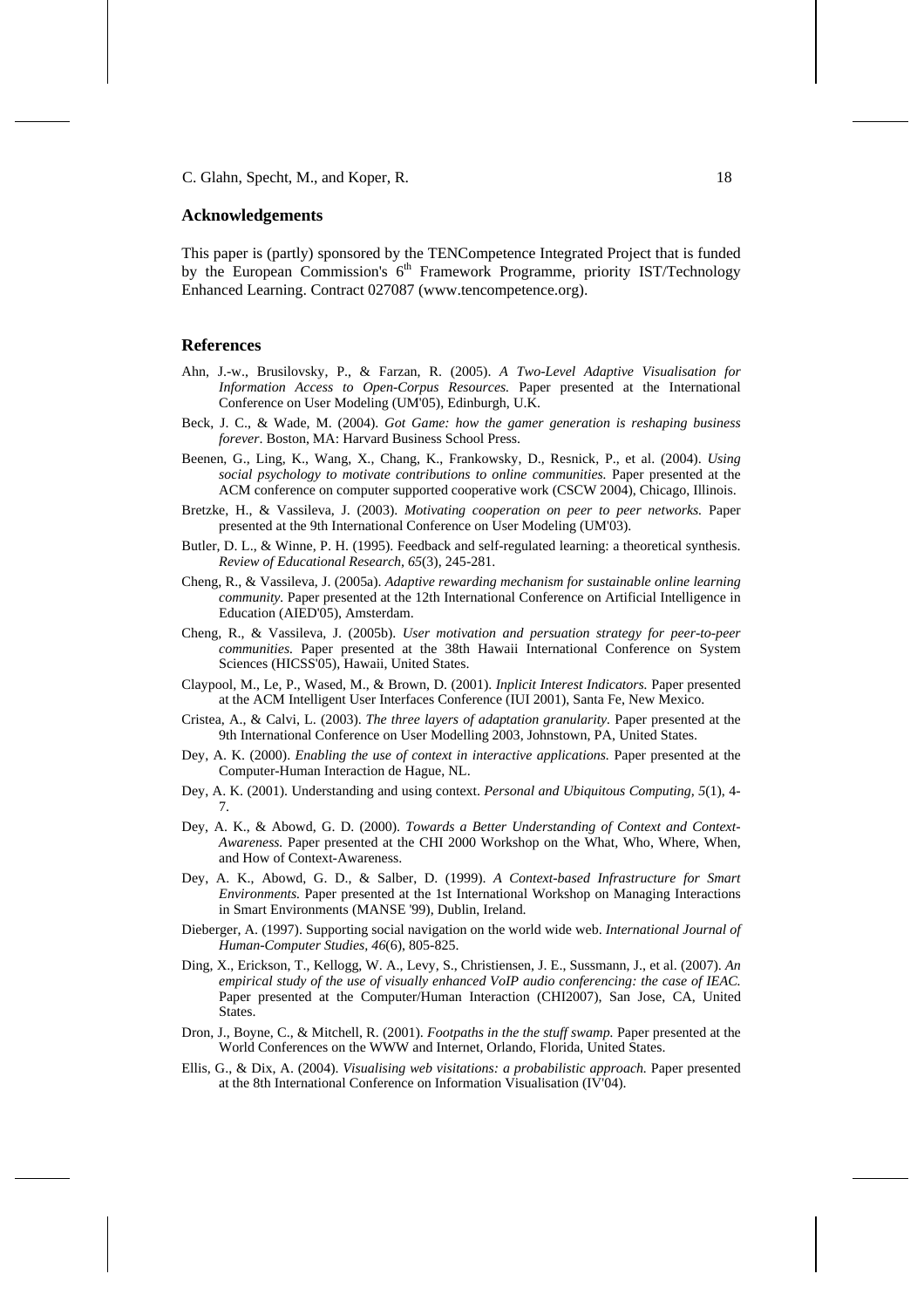- Erickson, T., Smith, D. N., Kellogg, W. A., Laff, M., Richards, J. T., & Brandner, E. (1999). *Socially translucent systems: social proxies, persistent conversation, and the design of "Babble".* Paper presented at the Human Factors in Computing Systems (CHI'99).
- Farzan, R., & Brusilovsky, P. (2005). *Social navigation support in e-learning: what are the real footprints?* Paper presented at the Intelligent Techniques for Web Personalisation (ITWP'05), Edinburgh, Scotland.
- Garries, R., Ahlers, R., & Driskel, J. E. (2002). Games, motivation, and learning: a research and practice model. *Simulation & Gaming, 33*(4), 441-467.
- Gatalsky, P., Andrienko, N., & Andrienko, G. (2004). *Interactive analysis of event data using space-time cube.* Paper presented at the 8th International Conference on Information visualisation (IV'04).
- Greer, J., McCalla, G., Collins, J., Kumar, V., Meagher, P., & Vassileva, J. (1998). Supporting peer help and collaboration in distributed workplace environments. *International Journal of Artificial Intelligence in Education (IJAIED), 9*, 159-177.
- Illeris, K. (2003). Learning changes throughout life. *Lifelong Learning in Europe, 8*(1), 51-60.
- Jamieson-Noel, D., Chu, S. T. L., & Winne, P. H. (2004). *The effect of feedback on calibration of study tactics and performance.* Paper presented at the American Educational Resaerch Association (AERA), San Diego, CA.
- Klerkx, J., Duval, E., & Meire, M. (2004). *Using information visualisation for accessing learning object repositories.* Paper presented at the Eighth International Conference on Information Visualisation (IV'04)
- Kreijns, K. (2004). *Socialble CSCL Environments; Social Affordances, Sociability, and Social Presence.* Open University of the Netherlands, Heerlen, The Netherlands.
- Kreijns, K., & Kirschner, P. A. (2002). Group Awareness Widgets for Enhancing Social Interaction in Computer-supported Collaborative Learning Environments: Design and Implementation. Paper presented at the 32<sup>nd</sup> ASEE/IEEE Frontiers in Education Conference, Boston, MA.
- Ley, K., & Young, D. B. (2001). Instructional principles for self-regulation. *Educational Technology Research and Development, 49*(2), 93-103.
- Ling, K., Beenen, G., Luford, P., Wang, X., Chang, K., Li, X., et al. (2005). Using social psychology to motivate contributions to online communities. *Journal of Computer-Mediated Communication, 10*(4), article 10.
- Marcos, J. A., Martinez, A., Dimitriadis, Y., & Anguita, R. (2006). *Apapting interaction analysis to support evaluation and regulation: a case study.* Paper presented at the Sixth International Conference on Advanced Learning Technologies (ICALT), Kerkrade.
- Mealha, Ó., Sousa Santos, B., Nunes, J., & Zamfir, F. (2004). *Integrated visualisation schemes for an information and communication web log based management system.* Paper presented at the 8th International Conference on Information Visualisation.
- Mory, E. H. (2003). Feedback Research Revisited. In D. H. Jonassen (Ed.), Handbook of research for educational communications and technology: A Project of the Association for Educational Communications and Technology (pp. 745-784). New York: Macmillan.
- Ng, C. U., & Martin, G. R. (2004). *Automatic selection of attributes by importance in relevance feedback visualisation.* Paper presented at the 8th International Conference on Information Visualisation (IV'04).
- Nguyen, Q. V., Huang, M. L., & Hawryszkiewycz, I. (2004). *A New Visualization Approach for Supporting Knowledge Management and Collaboration in E-Learning.* Paper presented at the 8th International Conference on Information Visualisation (IV'04).
- Orange, C. (1999). Using peer modelling to teach self-regulation. *Journal of Experimental Education, 68*(1), 21-40.
- Rashid, A. M., Ling, K., Tassone, R. D., Resnick, P., Kraut, R. E., & Riedl, J. (2006). *Motivating participation by displaying the value of contribution.* Paper presented at the Conference on human factors in computing systems (CHI 2006), Montreal, Quebeq, Canada.